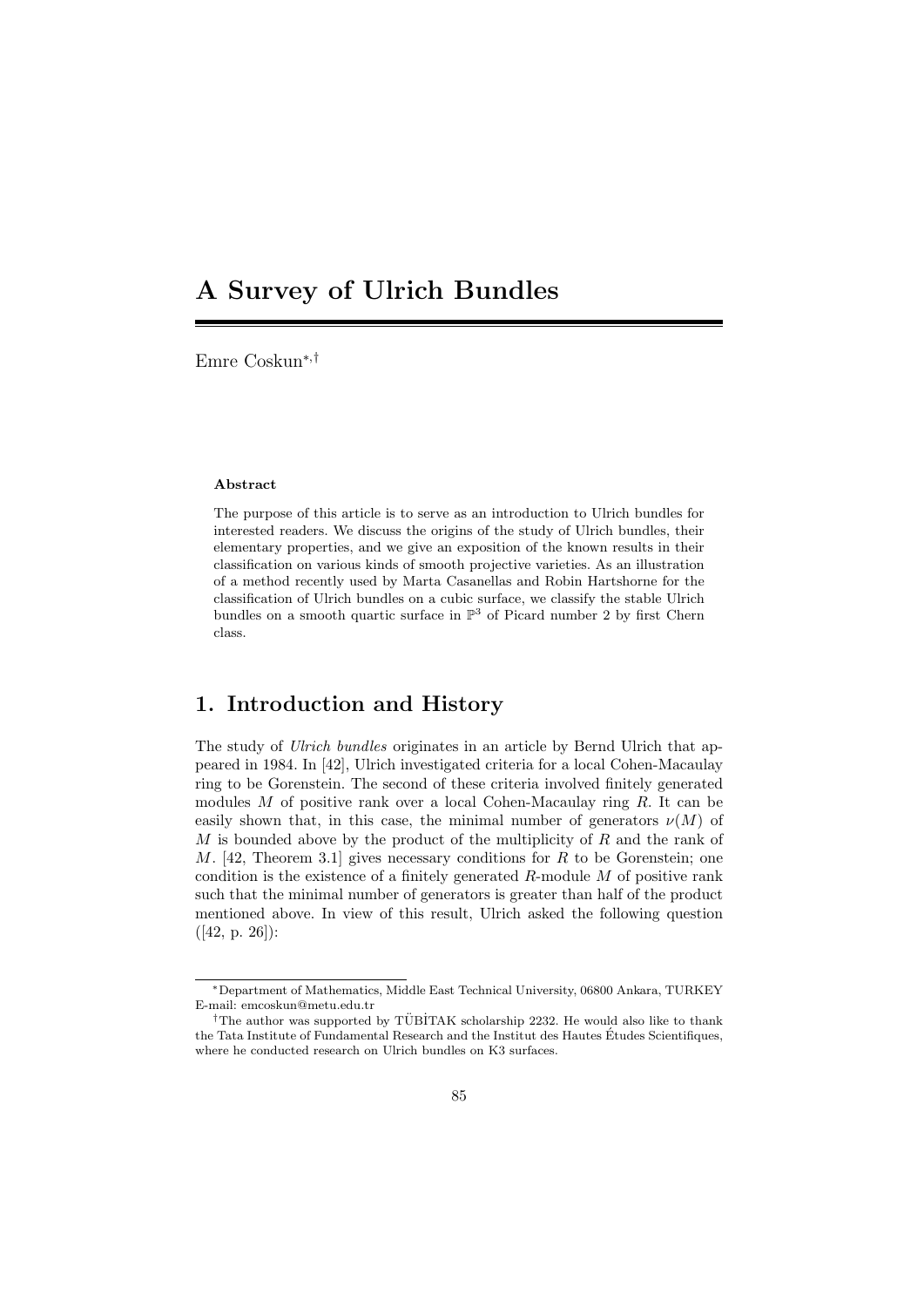Let *R* be a local Cohen-Macaulay ring with positive dimension and infinite residue class field. Does there exist a Cohen-Macaulay *R*module *M* with positive rank such that  $\nu(M) = e(R)$ rank $(M)$ ?

Three years later Joseph P. Brennan, Jürgen Herzog and Bernd Ulrich investigated these modules, which they called 'Maximally Generated Cohen-Macaulay Modules' (MGMCM) in  $[5]$ <sup>1</sup> Specifically, they proved that a homogeneous, two-dimensional Cohen-Macaulay domain *R* with infinite residue class field admits an MGMCM module. They also raised a number of questions on the existence of MGMCM modules on various kinds of rings.

The term 'Ulrich module' as a synonym for a MGMCM was coined by Jörgen Backelin and Jürgen Herzog in  $[3]$ . In that article, they proved the existence of Ulrich modules on hypersurface rings. That result added to the previously known existence results.

It was Arnaud Beauville who in [4], as far as we can ascertain, made a systematic exposition of the relationship between Ulrich bundles and the determinantal or Pfaffian representations of hypersurfaces; and he used these results to reprove a number of classical results (plane curves, cubic surfaces ...), as well as new results on threefolds and fourfolds.

In the meantime, there had been another line of inquiry that would lead to the investigation of Ulrich bundles. The *generalized Clifford algebra* and its matrix representations (see Section 2, *(ii)* for definitions) had been the subject of a number of papers. For instance, in [27], Darrell Haile proved that the center of the generalized Clifford algebra  $C_f$  of a binary cubic form  $f$  modulo the intersection of its three-dimensional representations was an Azumaya algebra over its center, and that its center was the coordinate ring of an affine elliptic curve. Three years later, Michel van den Bergh proved in [43] that the *rd*-dimensional representations<sup>2</sup> of the generalized Clifford algebra  $C_f$  of a binary form  $f$  of degree *d* are in one-to-one correspondence with vector bundles on a plane curve *X* associated to *f* whose pushforward under a linear projection  $X \to \mathbb{P}^1$  are trivial. (Ulrich bundles are precisely the vector bundles satisfying an analogous property; see Definition 3.2.) Rajesh Kulkarni used van den Bergh's results to prove an analogue of Haile's result mentioned above; he proved in [34] that the reduced Clifford algebra is Azumaya over its center; and the center is the affine coordinate ring of the complement of a  $\Theta$ -divisor in Pic<sup> $d+g-1$ </sup>(*X*) for a suitably defined plane curve *X* of genus *g*. Later on, using similar techniques, the present author proved in [11] that the *rd*-dimensional representations of

<sup>&</sup>lt;sup>1</sup>The term 'Ulrich module' has been coined by Jürgen Herzog and Michael Kühl in the article [30].

<sup>&</sup>lt;sup>2</sup>Van den Bergh proves that the matrix representations of  $C_f$  must have dimensions that are multiples of *d*; the same result is also proved by Darrell Haile and Steven Tesser in [28].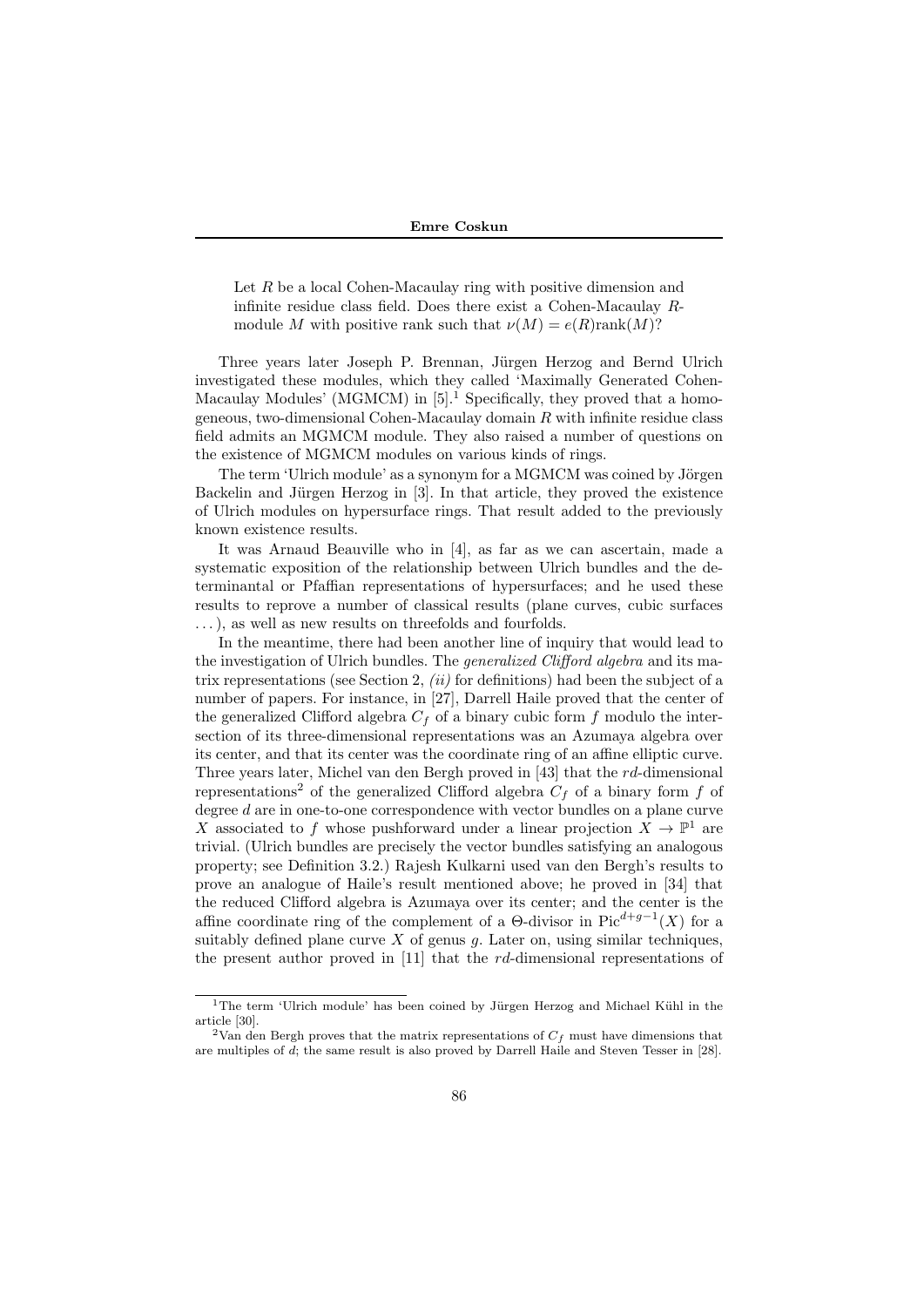the generalized Clifford algebra  $C_f$  of a binary form have a fine moduli space that is a nonempty open subset of the moduli space of vector bundles over a suitable plane curve *X*.

This paper is intended as a survey of known results of Ulrich bundles. In Section 2, we discuss the beginnings of Ulrich bundles; this section is divided into three parts. In the first part *(i)*, we discuss the relations between Ulrich bundles and the problem of expressing the defining equation of a hypersurface as the determinant or the Pfaffian of a matrix linear forms. In the second part *(ii)*, we discuss the relations between Ulrich bundles and the representation theory of generalized Clifford algebras; the material in this part is due to van den Bergh ([43]). In the third part *(iii)*, we discuss the relations between Ulrich bundles on del Pezzo surfaces and the Minimal Resolution Conjecture for a finite collection of sufficiently many points lying on the del Pezzo surface. In Section 3, we give two equivalent definitions of Ulrich bundles and collect some elementary properties of Ulrich bundles that will be used later. In Section 4, we outline known results in the classification of Ulrich bundles. This section is arranged according to the dimension of the underlying variety. Finally, in Section 5, we use a recent technique due to Casanellas and Hartshorne to give a classification of Ulrich bundles according to the first Chern class on a determinantal quartic surface in  $\mathbb{P}^3$  with Picard number 2.

### **Notation and Conventions.**

- We work over an algebraically closed base field  $\Bbbk$  of characteristic 0.
- *•* All varieties mentioned in the text are implicitly assumed to be smooth and projective.
- $X \subset \mathbb{P}^N$  denotes a variety, of degree *d* and dimension *n*. Note that *X* is polarized by  $\mathcal{O}_X(H)$ , where *H* denotes the hyperplane section of *X*. The inclusion map is  $i: X \hookrightarrow \mathbb{P}^N$ .
- *•* We use the term *vector bundle* for a *locally free sheaf*.
- We denote  $\mathcal{O}_X(H)^{\otimes t}$  by simply  $\mathcal{O}_X(t)$  for  $t \in \mathbb{Z}$ .
- *•* Stability and semistability are used in the sense of Gieseker.

## **2. Origins**

*(i)* How can we determine whether a *hypersurface*  $X \subset \mathbb{P}^{n+1}$  is given by a determinantal or a Pfaffian form?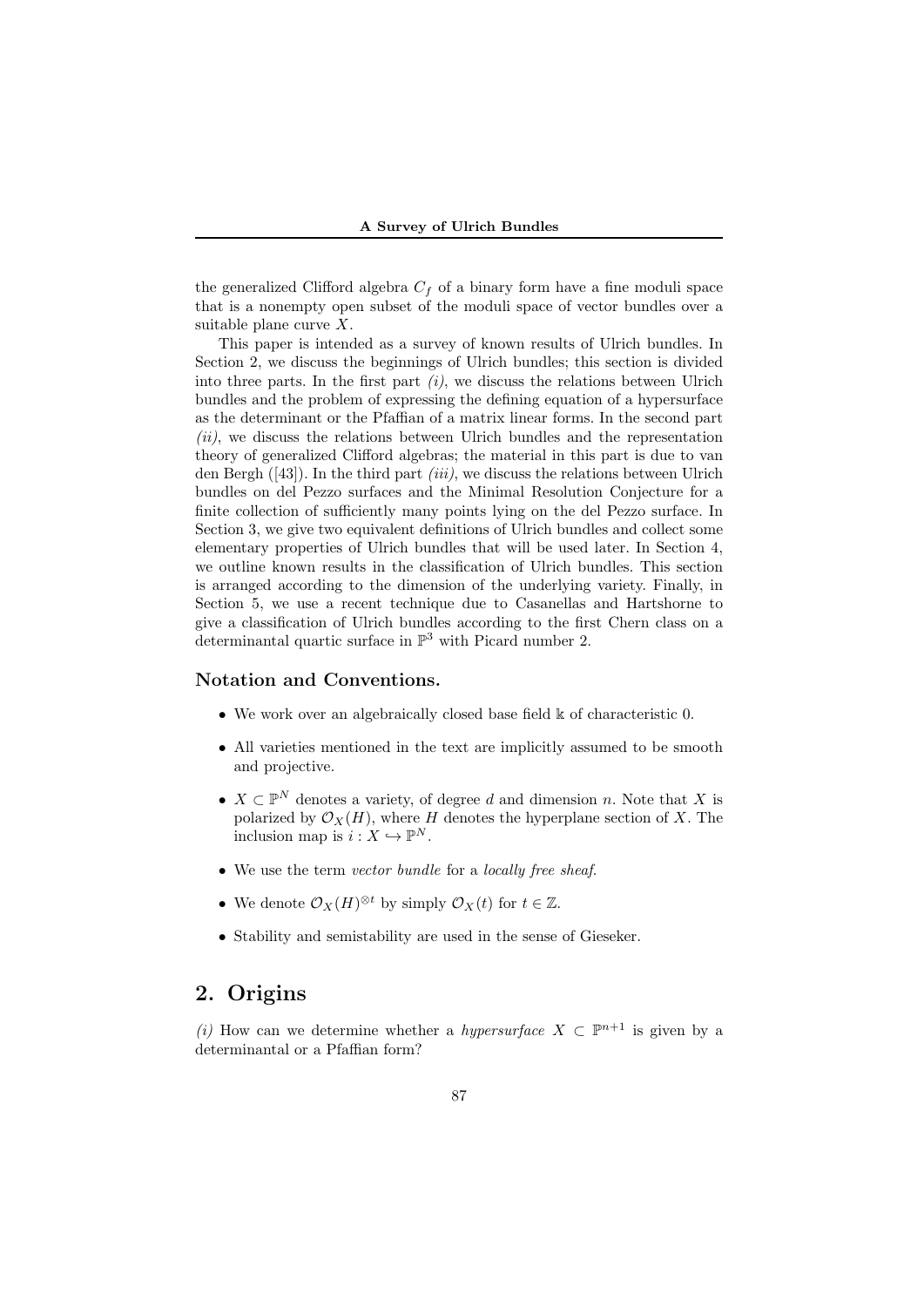**Theorem 2.1** ([4, Sections 1 and 2]). *Assume that*  $X \subset \mathbb{P}^{n+1}$  *is a hypersurface.* 

(a) *X* is defined by an equation of the form  $det(M)$  for a  $d \times d$  matrix M of *linear forms if and only if there exists a short exact sequence*

$$
0 \to \mathcal{O}_{\mathbb{P}^{n+1}}(-1)^d \xrightarrow{M} \mathcal{O}_{\mathbb{P}^{n+1}}^d \to i_*L \to 0
$$

*where L is a line bundle on X. (If one wants M to be symmetric, one imposes the condition that*  $L^{\otimes 2} \cong O_X(d-1)$ *.*)

*(b) X is defined by an equation of the form*  $pf(M)$  *for a skew-symmetric*  $2d \times 2d$ *matrix M of linear forms if and only if there exists a short exact sequence*

$$
0 \to \mathcal{O}_{\mathbb{P}^{n+1}}(-1)^{2d} \xrightarrow{M} \mathcal{O}_{\mathbb{P}^{n+1}}^{2d} \to i_*E \to 0
$$

*where E is a vector bundle of rank 2 on X with det*(*E*)  $\cong \mathcal{O}_X(d-1)$ *.* 

Note that the existence of these short exact sequences implies that  $H^{i}(X, L(t)) = 0$  for  $t \in \mathbb{Z}$  and  $0 < i < n$ ; a similar statement holds for *E*. Note also that the Hilbert polynomials of *L* and *E* are given by  $dr\binom{t+n}{n}$ , where  $r = 1, 2$  is the rank of the corresponding vector bundle.

**Definition 2.2** (First definition of Ulrich bundles). An *Ulrich bundle* on *X* is a vector bundle *E* of rank *r* on *X* such that  $H^{i}(X, E(t)) = 0$  for  $t \in \mathbb{Z}$  and  $0 < i < n$ , and whose Hilbert polynomial  $P_E(t)$  is equal to  $dr\binom{t+n}{n}$ .

We now see that the representation of a hypersurface as a (symmetric) determinantal or Pfaffian variety depends on the existence of Ulrich bundles with certain properties.

The defining exact sequence above gives  $h^0(X, L) = d$  and  $h^0(X, L(-1)) =$ 0. Suppose now that  $L \cong \mathcal{O}_X(n_0)$  for some  $n_0 \in \mathbb{Z}$ . It follows that  $n_0 = 0$ and  $L \cong \mathcal{O}_X$ . This forces the trivial case  $d = 1$ . Hence if Pic(X) is generated by *H*, *X* cannot be a determinantal variety unless it is linear. By the Noether-Lefschetz and the Grothendieck-Lefschetz theorems, this leaves curves and general surfaces of degree at most 3 as the nontrivial cases for determinantal varieties (there are nongeneral surfaces of higher degree that are determinantal, as we will see in Section 5).

**Theorem 2.3** (Noether-Lefschetz, adapted statement from [24, Theorem (\*)]). *If*  $d \geq 4$ *, then a general surface*  $X \subset \mathbb{P}^3$  *has Pic*(*X*) *generated by H.* 

**Theorem 2.4** (Grothendieck-Lefschetz, adapted statement from [26, Corollaire 3.6]). Let  $X \subset \mathbb{P}^N$  and let H be a general hyperplane section. Then the *canonical morphism*  $Pic(X) \to Pic(X \cap H)$  *is an isomorphism if*  $n > 3$ .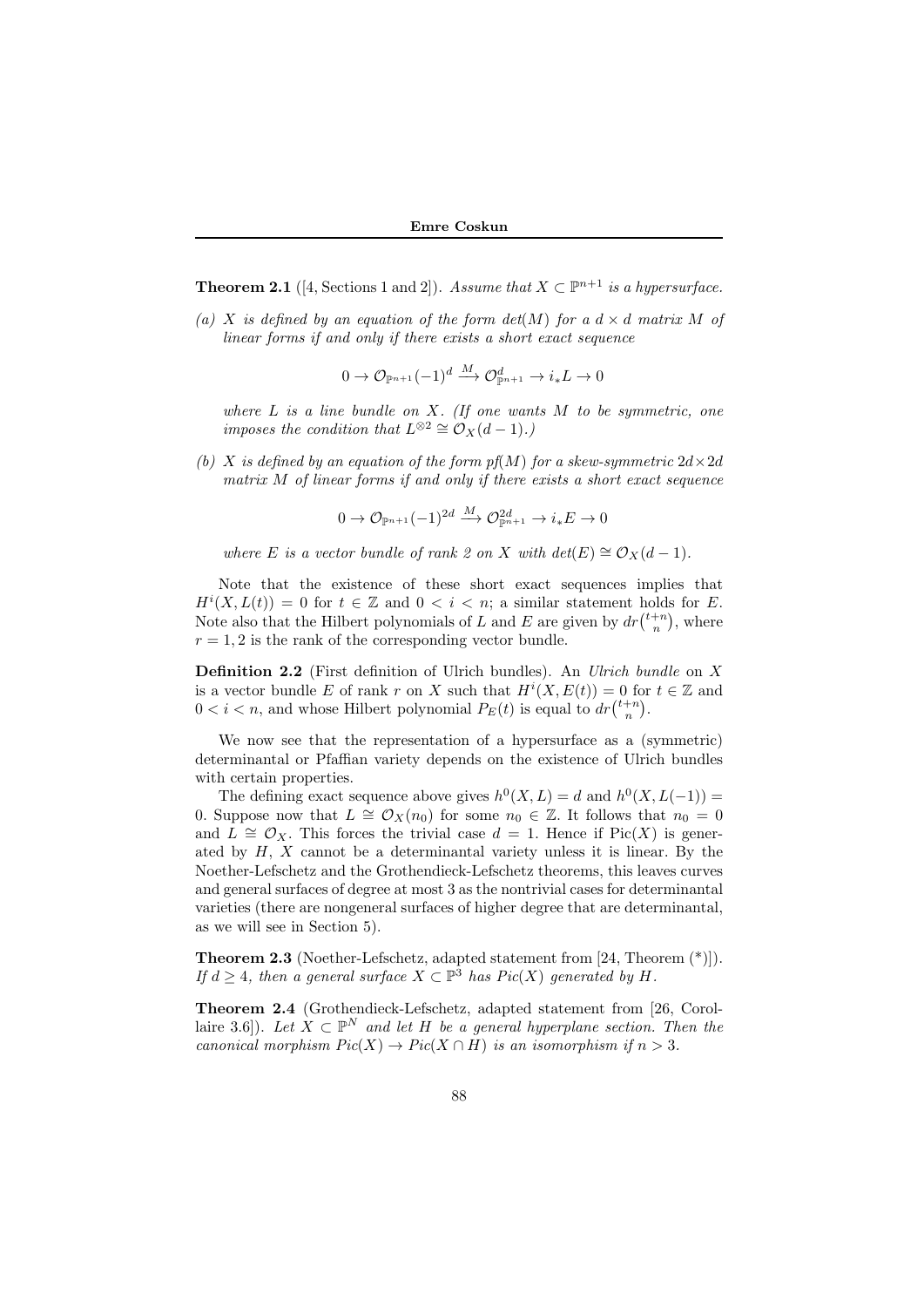*Remark* 2.5*.* The Grothendieck-Lefschetz theorem implies in particular that, if  $N > 3$ , the Picard group Pic(X) of the general hypersurface  $X \subset \mathbb{P}^N$  is generated by the hyperplane section *H*.

**Example 2.6.** *It is a classical result that a cubic surface*  $X \subset \mathbb{P}^3$  *is determinantal; and there are 72 different ways of writing its defining equation as a* 3 *×* 3 *determinant of linear forms in four variables. We will see later that the Ulrich line bundles on X* are precisely the line bundles of the form  $\mathcal{O}_X(T)$ *where T is a twisted cubic on X; it is easily shown that there are 72 of them.*

*(ii)* Let  $f(x_1, \ldots, x_{n+1})$  be a form of degree *d* in  $n+1$  variables  $x_1, \ldots, x_{n+1}$ . Define

$$
C_f := \mathbb{k}\{x_1,\ldots,x_{n+1}\}/I,
$$

where  $I \subset \mathbb{K}\{x_1,\ldots,x_{n+1}\}$  is the two-sided ideal generated by elements of the form  $(\alpha_1 x_1 + \cdots + \alpha_{n+1} x_{n+1})^d - f(\alpha_1, \ldots, \alpha_{n+1})$  with  $\alpha_1, \ldots, \alpha_{n+1} \in \mathbb{k}$ .  $C_f$  is called the *generalized Clifford algebra* of *f*.

We are interested in equivalence classes of matrix representations of  $C_f$ . A matrix representation of  $C_f$  of dimension  $m$  is a k-algebra homomorphism  $\phi: C_f \to M_m(\mathbb{k})$ . Two matrix representations  $\phi, \psi$  of  $C_f$  of the same dimension *m* are called *equivalent* if there exists an invertible matrix  $A \in M_m(\mathbb{k})$  such that  $\psi = A\phi A^{-1}$ . It turns out that *m* must be divisible by *d*; see [12, Proposition 2.3] and [28, Proposition 1.1]. We write  $m = rd$ .

Using *f*, we construct a hypersurface  $X_f \subset \mathbb{P}^{n+1}$  of degree *d* by the equation  $w^d = f(x_1, \ldots, x_{n+1})$ . Assume that *f* is chosen so that  $X_f$  is smooth. The general linear projection  $\pi : X_f \to \mathbb{P}^n$  is a finite map of degree *d*.

**Theorem 2.7** ([43, Proposition 1]). *There is a one-to-one correspondence between the equivalence classes of rd-dimensional matrix representations of C<sup>f</sup> and isomorphism classes of rank r vector bundles E on X<sup>f</sup> such that*  $\pi_* E \cong \mathcal{O}_{\mathbb{P}^n}^{rd}$ .

*Sketch.* For a given representation  $\phi: C_f \to M_{rd}(\mathbb{k})$ , let  $A_i = \phi(x_i) \in M_{rd}(\mathbb{k})$ for  $i = 1, \ldots, n + 1$ . Using these matrices, we construct a ring homomorphism

$$
S = \mathbb{k}[x_1, \dots, x_{n+1}]/(w^d - f(x_1, \dots, x_{n+1})) \to M_{rd}(\mathbb{k}[x_1, \dots, x_{n+1}])
$$

by sending  $x_i$  to  $x_iI_{rd}$  and  $w$  to  $x_1A_1 + \cdots + x_{n+1}A_{n+1}$ . This makes  $\mathbb{K}[x_1,\ldots,x_{n+1}]^{rd}$  into a graded *S*-module; hence we obtain a coherent sheaf  $\mathcal{F}$  on *X* such that  $\pi_* \mathcal{F} \cong \mathcal{O}_{\mathbb{P}^n}^{\{rd\}}$ . It turns out that this is a rank *r* vector bundle on *X*.

Let us now assume that  $X \subset \mathbb{P}^N$  is *any* variety. Recall that we denote  $n = \dim X$ . Let  $\pi : X \to \mathbb{P}^n$  be a linear projection.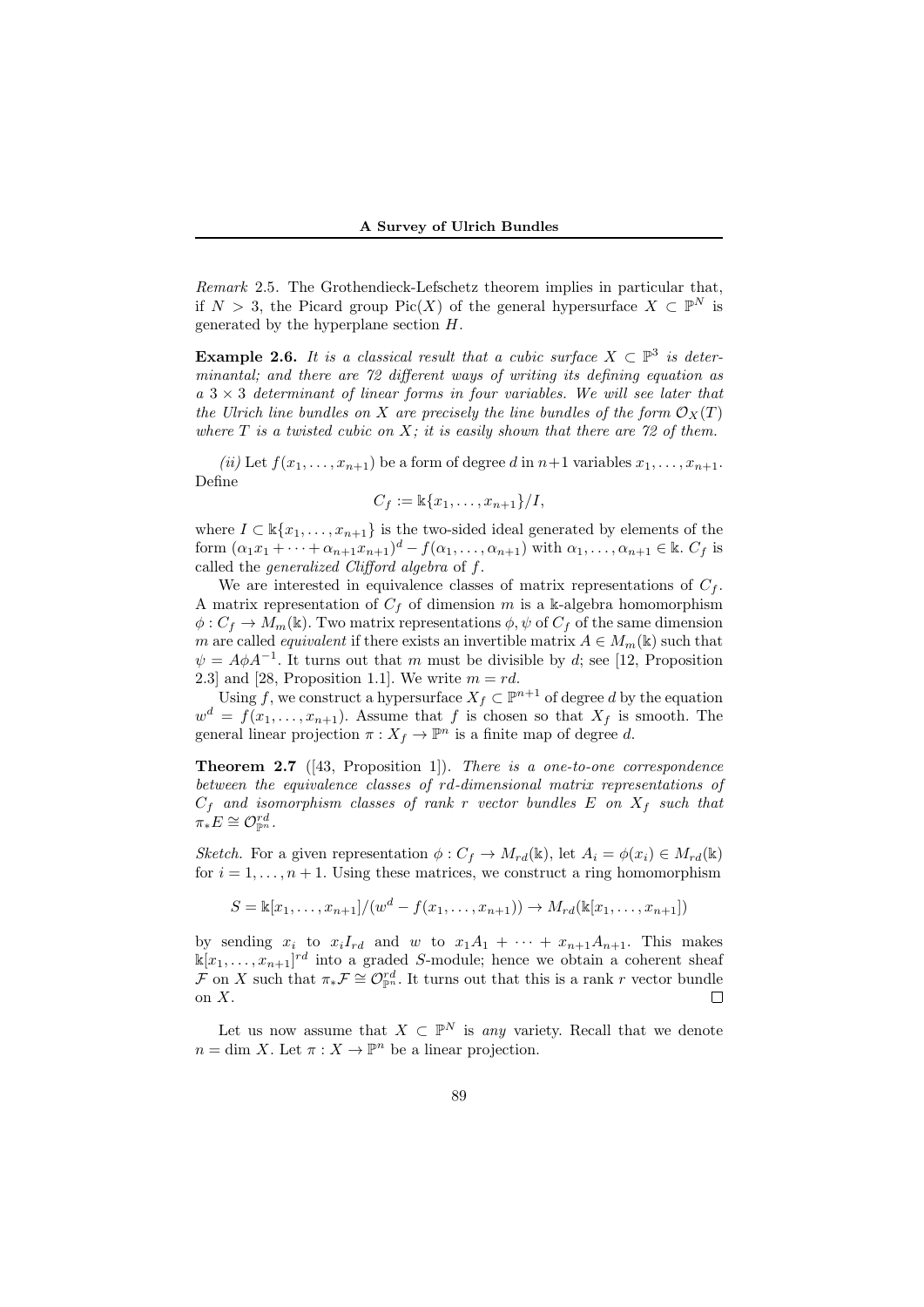**Definition 2.8** (Second definition of Ulrich bundles). An *Ulrich bundle* on *X* is a vector bundle *E* of rank *r* on *X* such that  $\pi_* E \cong \mathcal{O}_{\mathbb{P}^k}^{rd}$ .

*Remark* 2.9*.* The two definitions of Ulrich bundles are equivalent. See Theorem 3.3.

*(iii)* The *Minimal Resolution Conjecture (MRC)* concerns the minimal free resolutions of the ideal sheaves of collections Γ of points lying on subvarieties *Y* ⊂  $\mathbb{P}^N$ . The MRC was first studied by Anna Lorenzini in [36]; she considered the minimal resolutions of sufficiently general sets of points in  $\mathbb{P}^N$ . Gavril Farkas, Mircea Mustață and Mihnea Popa generalized this conjecture in [22] to sets of points that lie on varieties  $X \subset \mathbb{P}^N$ .

For a subvariety  $Y \subset \mathbb{P}^N$ , write

$$
0 \to \bigoplus_{j_k=1}^l \mathcal{O}_{\mathbb{P}^N}(-j_k)^{b_{k,j_k}(Y)} \to \cdots \bigoplus_{j_1=1}^l \mathcal{O}_{\mathbb{P}^N}(-j_1)^{b_{1,j_1}(Y)} \to I_{Y|\mathbb{P}^N} \to 0
$$

for the minimal free resolution of  $I_{Y|\mathbb{P}^N}$ . The number  $l+1$  is the Castelnuovo-Mumford regularity reg $(I_{Y|{\mathbb P}^N})$ .

**Definition 2.10** ([14, Definition 4.1]). Let  $\Gamma$  be a zero-dimensional subscheme of *Y* . We say that Γ *satisfies the MRC for Y* if

$$
b_{i+1,q-1}(\Gamma) \cdot b_{i,q}(\Gamma) = 0
$$

for all *i* and whenever  $q \geq \text{reg}(I_{Y|\mathbb{P}^N}) + 1$ .

For general Γ consisting of sufficiently many points, the Betti diagram of Γ contains the Betti diagram of *Y* together with two rows at the bottom. Also, it was proved in [22, Theorem 1.2 (iv)] that the difference  $b_{i+1,q-1}(\Gamma) - b_{i,q}(\Gamma)$ is known. Therefore, knowing that the MRC holds would let us determine the Betti diagram of Γ completely.

For a variety  $X \subset \mathbb{P}^N$ , define the *Ulrich semigroup*  $\mathfrak{Ulr}(X)$  to be the semigroup consisting of the first Chern classes of Ulrich bundles on *X*. Since the direct sum of two Ulrich bundles is again Ulrich by [12, Proposition 2.14], this set is indeed a semigroup.

On a del Pezzo surface, this conjecture is related to the existence of Ulrich bundles in the following way:

**Proposition 2.11** ([14, Theorem 1.5]). Let  $X_d \subset \mathbb{P}^d$  be a del Pezzo surface of *degree d.* Suppose that for every generator Q of  $\mathfrak{Ulr}(X_d)$ , the MRC holds for a *general smooth curve in*  $|Q|$ *. Then for an effective divisor*  $D \subset X_d$  *which does not lie on a hyperplane, the following are equivalent:*

- 1. There exists an Ulrich bundle  $E$  of rank  $r$  on  $X_d$  with  $c_1(E) = D$ .
- *2. The degree of D is dr, and the MRC holds for a general smooth curve in the linear system |D|.*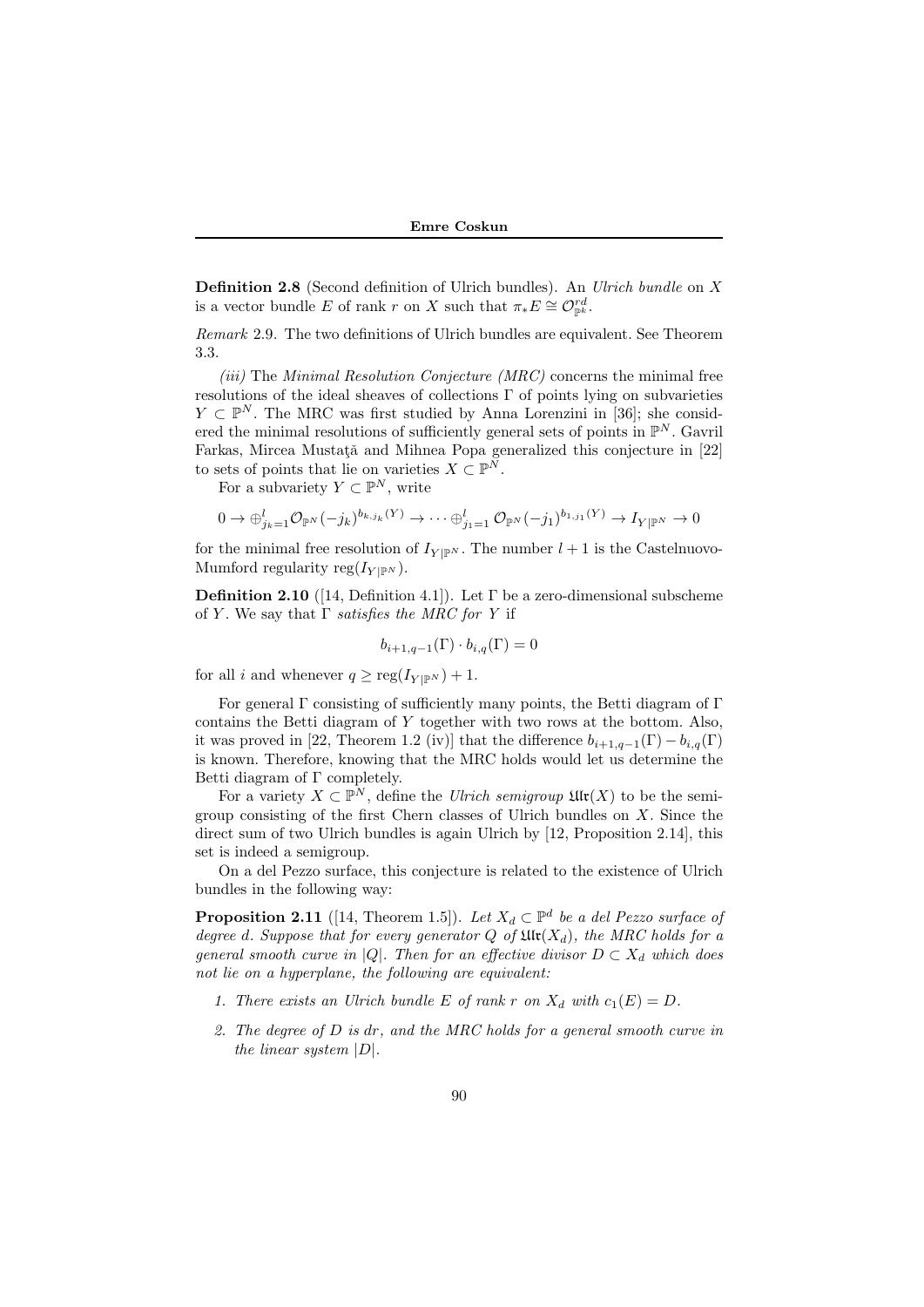*Remark* 2.12*.* In [14, Proposition 2.19], it was shown that the Ulrich line bundles on  $X_d$  are the line bundles of the form  $\mathcal{O}_{X_d}(Q)$ , where  $Q \subset X_d$  is the class of a rational normal curve; this also follows from [40, Theorem 1.1]. Using [22, Corollary 1.8], it was shown in [14, Lemma 4.3] that a rational normal curve  $Q \subset X_d$  satisfies the MRC. Now, if  $\mathfrak{Ulr}(X_d)$  is generated by the classes of the rational normal curves, the hypotheses of Proposition 2.11 are satisfied. This is true for  $d = 3$  by [6, Theorem 3.9], but false for  $d = 6, 7$ . This is a consequence of [14, Proposition 3.7] that states that there is a rank-2 Ulrich bundle *E* with  $c_1(E) = H + Q$  and the fact that for  $d = 6, 7$  it is not possible to write  $H + Q$  as the sum of two rational normal curves. For  $d = 4, 5$  it is possible to write  $H+Q$  as the sum of two rational normal curves; but we do not yet know whether  $\mathfrak{U}\mathfrak{tr}(X_d)$  is generated by the classes of the rational normal curves.

### **3. Properties of Ulrich Bundles**

In this brief section, we recall certain properties of Ulrich bundles, some of which will later be used.

We invite the reader to recall Definitions 2.2 and 2.8 now. We point out that the definitions can be trivially generalized to any variety  $X \subset \mathbb{P}^N$  of dimension *n*. For convenience, we restate the definitions here. Note that in the second definition,  $\pi: X \to \mathbb{P}^n$  is *any* linear projection.

**Definition 3.1** (First definition of Ulrich bundles). An *Ulrich bundle* on *X* is a vector bundle *E* of rank *r* on *X* such that  $H^{i}(X, E(t)) = 0$  for  $t \in \mathbb{Z}$  and  $0 < i < n$ , and whose Hilbert polynomial  $P_E(t)$  is equal to  $dr\binom{t+n}{n}$ .

**Definition 3.2** (Second definition of Ulrich bundles). An *Ulrich bundle* on *X* is a vector bundle *E* of rank *r* on *X* such that  $\pi_* E \cong \mathcal{O}_{\mathbb{P}^n}^{\{rd\}}$ .

These definitions are equivalent by the following result.

**Theorem 3.3.** *If*  $n \geq 2$ *, the two definitions of Ulrich bundles are equivalent. If X is a curve, a vector bundle E of rank r on X is Ulrich if and only if*  $deg(E) = r(d + g - 1)$  *and*  $h^0(X, E(-1)) = 0$ *.* 

*Proof.* If *X* is a curve, the proof of [43, Lemma 2, (a)] can easily be generalized. If  $n \geq 2$ , the result is proved in [14, Proposition 2.3].  $\Box$ 

*Remark* 3.4. Definition 3.2 implies that, on a linear subvariety  $\mathbb{P}^n \subset \mathbb{P}^N$ , the only Ulrich bundles are the trivial bundles.

As is well known, the theory of moduli spaces of vector bundles requires some sort of stability condition. The two main definitions of stability are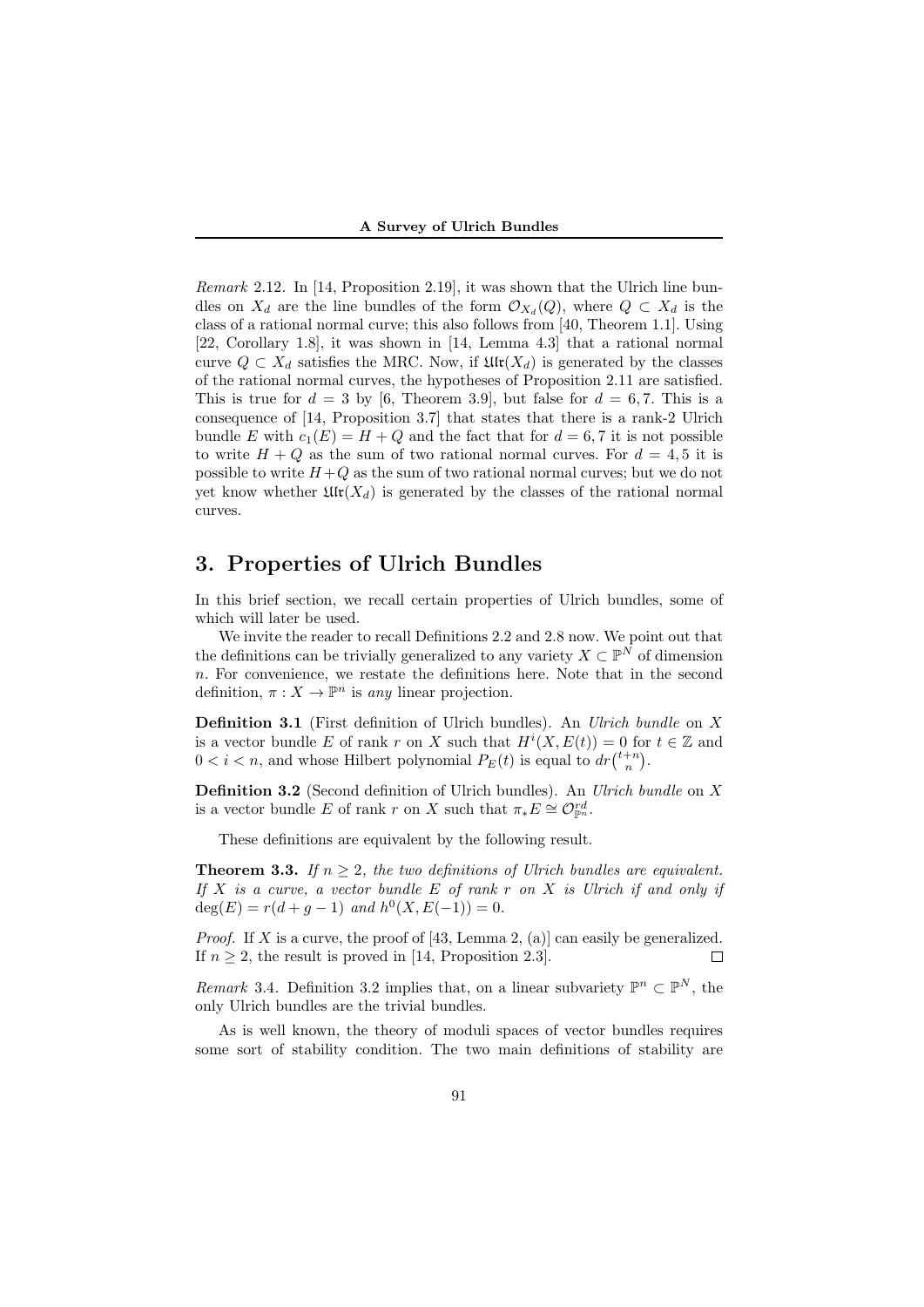Gieseker stability (using the reduced Hilbert polynomial) and *µ*-stability or slope-stability (using the slope). It turns out that Ulrich bundles have desirable stability properties.

**Proposition 3.5** ([12, Proposition 2.11]). *An Ulrich bundle is semistable.*

**Proposition 3.6** ([12, Corollary 2.16]). *The Jordan-Hölder factors of an Ulrich bundle are again Ulrich.*

*Remark* 3.7*.* The proofs of [12, Proposition 2.11] and [12, Corollary 2.16], even though stated for hypersurfaces, are trivially generalized.

These propositions imply that any Ulrich bundle is obtained from a finite collection of *stable* Ulrich bundles by consecutive extensions. Therefore, from now on we will focus on stable Ulrich bundles.

### **4. Classification of Ulrich Bundles**

**4.1. Curves.** Suppose that  $X \subset \mathbb{P}^N$  is a curve of degree *d* and genus *g*. We use Theorem 3.3 for the classification of Ulrich bundles on *X*.

**4.1.1.**  $g = 0$ . Let *E* be an Ulrich bundle on *X* of rank *r*. Then  $E \cong L_1 \oplus$  $\dots \oplus L_r$  by the theorem of Grothendieck<sup>3</sup> that states that any vector bundle on  $\mathbb{P}^1$  splits as a sum of line bundles ([25, Théorème 2.1]). Proposition 3.5 implies that  $E$  is semistable and hence that the  $L_i$  all have the same degree, say  $m$ .

We now get

$$
\deg(E) = rm = r(d-1),
$$

and hence  $m = d - 1 \geq 0$ . It follows that *E* is simply the direct sum of *r* line bundles of degree  $d-1$ .

Conversely, we will show that a line bundle  $L$  of degree  $d-1$  on  $X$  is Ulrich; it will then follow that direct sums of such line bundles are also Ulrich. Let  $\pi: X \to \mathbb{P}^1$  be any linear projection. Write

$$
\pi_*L = F_1 \oplus \cdots \oplus F_d,
$$

where the  $F_i$  are line bundles on  $\mathbb{P}^1 \subset \mathbb{P}^N$ . Since the degree of *L* is  $d-1$ ,  $h^0(X, L(-1)) = 0$  and hence  $\sum h^0(\mathbb{P}^1, F_i(-1)) = 0$ . This implies that  $\deg(F_i) \le$ 0. Since  $h^0(X, L) = d$  by the Riemann-Roch theorem, we have  $\sum h^0(\mathbb{P}^1, F_i) = d$ and this implies that  $\deg(F_i) = 0$  and therefore  $F_i \cong \mathcal{O}_{\mathbb{P}^1}$ , i.e. that *L* is Ulrich.

<sup>3</sup> In fact, the content of this theorem was known before Grothendieck; see a note of Winfried Scharlau at http://wwwmath.uni-muenster.de/u/scharlau/scharlau/grothendieck/ Grothendieck.pdf.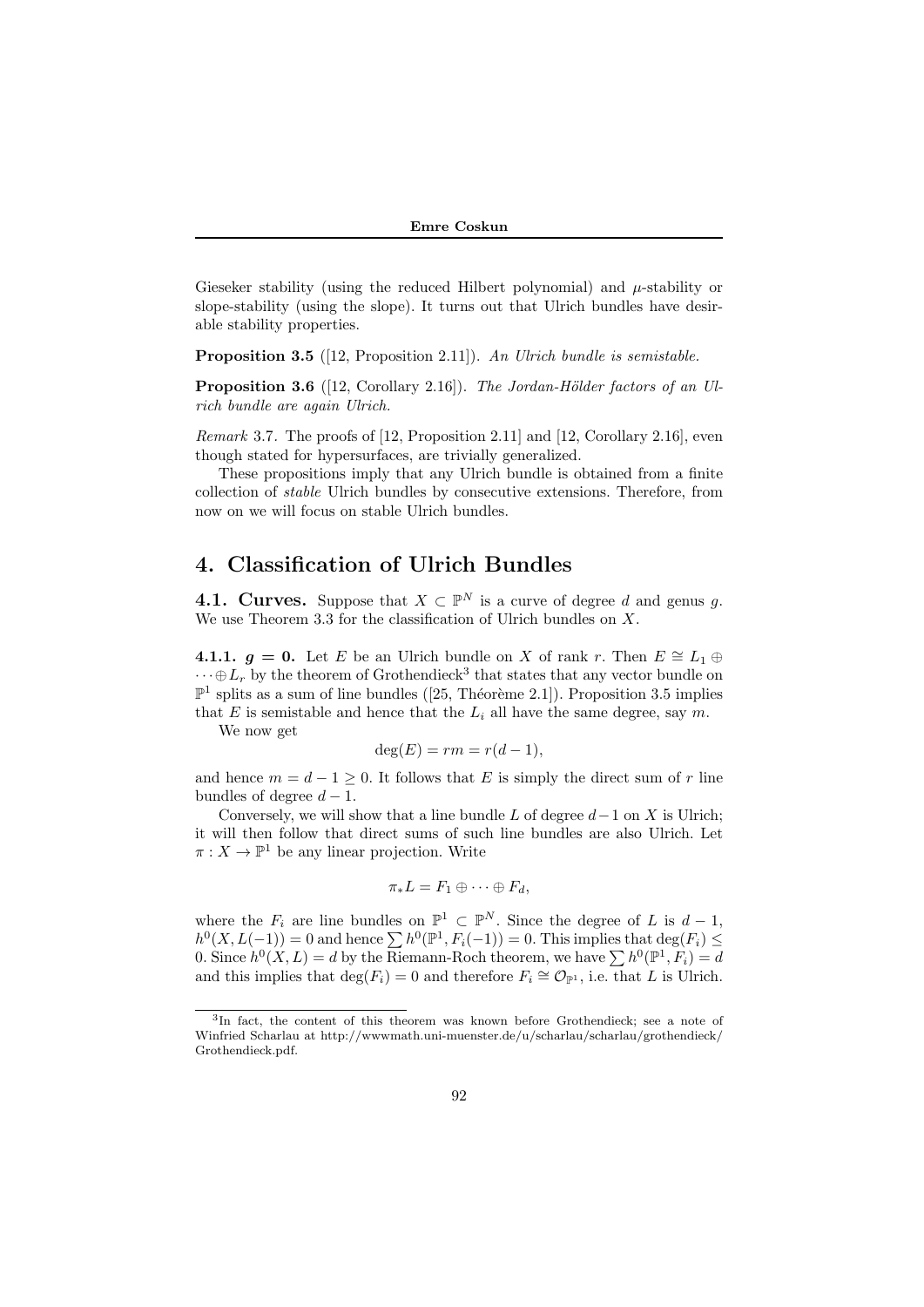Since line bundles are completely classified by degree on a genus 0 curve, we conclude that there is a unique Ulrich line bundle on *X* up to isomorphism, and all Ulrich bundles on *X* are direct sums of copies of this line bundle.

**4.1.2.**  $q = 1$ . One can use Atiyah's classification (see [2]) of vector bundles on elliptic curves to classify Ulrich bundles on an elliptic curve.

Let  $X \subset \mathbb{P}^N$  be a curve of genus  $g = 1$ , and let *E* be a vector bundle of rank *r* on *X*. By Theorem 3.3, *E* is Ulrich if and only if  $deg(E) = rd$  and  $h^0(X, E(-1)) = 0$ . Since *E* and hence  $E(-1)$  is semistable by Proposition 3.5, we can write

$$
E(-1)=\oplus E_i,
$$

where the  $E_i$  are indecomposable vector bundles of rank  $r_i$ , degree 0 and no global sections. By [2, Theorem 5, (ii)] we can write  $E_i \cong F_{r_i} \otimes L_i$ , where  $F_{r_i}$  is the unique indecomposable vector bundle on *X* of rank *r<sup>i</sup>* , degree 0 and nonzero global sections, and  $L_i$  is a line bundle of degree 0 determined uniquely by  $E_i$ . The fact that  $h^0(X, E_i) = 0$  implies that  $L_i \not\cong \mathcal{O}_X$ . Summing up, we can write

$$
E=\oplus(F_{r_i}\otimes L_i(1)),
$$

where the  $L_i$  are nontrivial line bundles of degree 0.

Conversely, it can be easily seen that any vector bundle *E* of the form

$$
\oplus(F_{r_i}\otimes L_i(1))
$$

for various  $F_{r_i}$  and nontrivial line bundles  $L_i$  of degree 0 has rank  $r = \sum r_i$ , degree *rd* and  $h^0(X, E(-1)) = 0$ . In other words, it is Ulrich.

**4.1.3.**  $g \geq 2$ . Recall that there is a divisor  $\Theta \subset \text{Pic}^{d+g-1}(X)$ , called the *theta-divisor*, consisting of line bundles *L* on *X* such that  $H^0(X, L(-1)) \neq 0$ . It is therefore clear that Ulrich line bundles on *X* are precisely those line bundles outside of the theta-divisor.

Let us now consider a given arbitrary rank  $r \geq 2$ . In the case where  $X =$  $X_f \subset \mathbb{P}^2$  is the smooth curve associated to a binary form  $f(u, v)$  that is not divisible by a square, the existence of stable Ulrich bundles of rank *r* on *X* was established by van den Bergh in [43, Theorem 4].

We would like to give a proof that there exist stable Ulrich bundles on *X* of any given rank  $r \geq 2$  using a method that was first used by Marta Casanellas and Robin Hartshorne in [6] to classify stable Ulrich bundles on a cubic surface.

**Theorem 4.1.** *There exist stable Ulrich bundles of any rank*  $r > 2$  *on*  $X$ *.*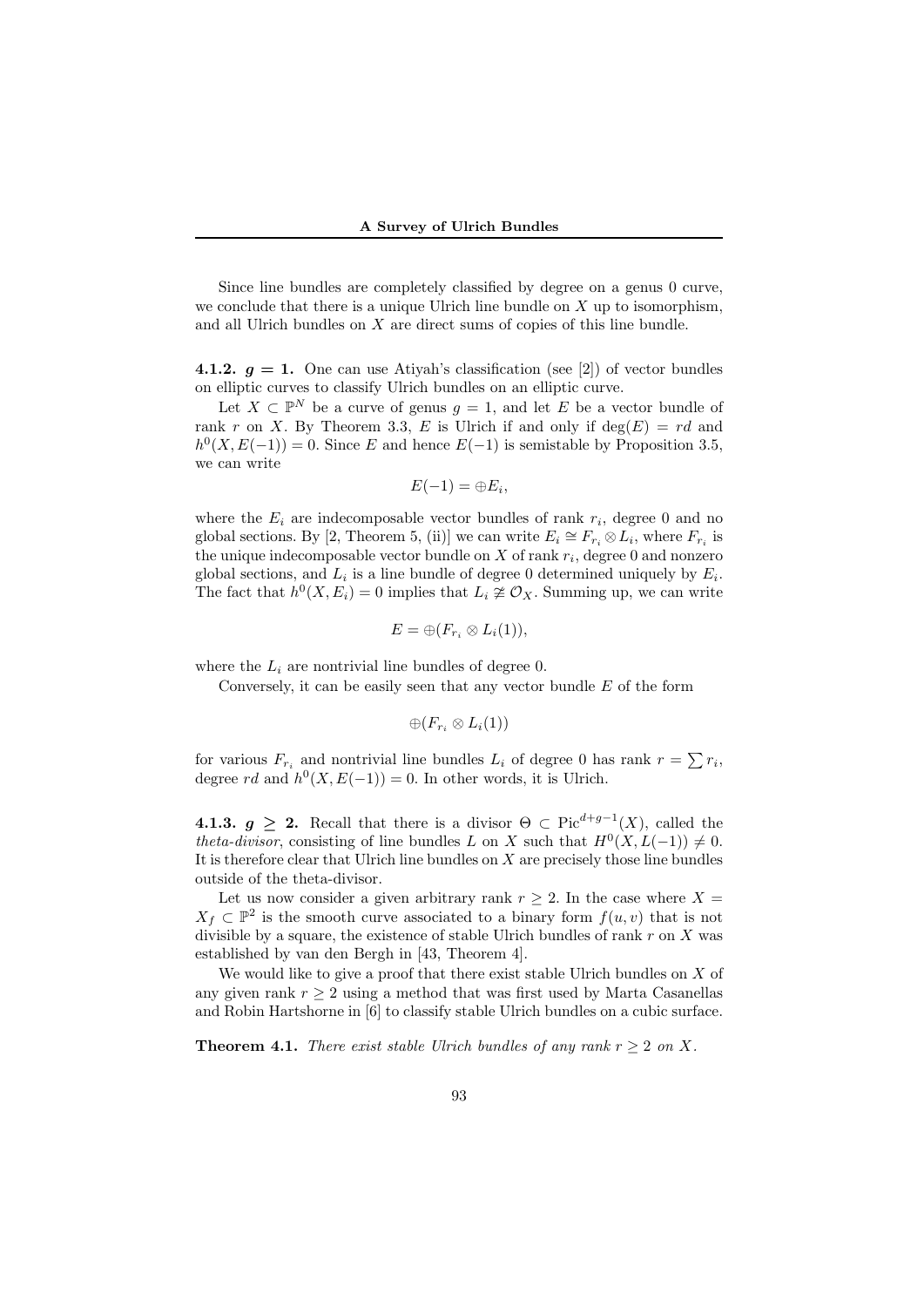*Proof.* Since Ulrich line bundles on *X* correspond to points outside a divisor in  $Pic^{d+g-1}(X)$ , we can take two nonisomorphic Ulrich line bundles  $L_1$  and  $L_2$ . By the Riemann-Roch theorem, we have

$$
\operatorname{ext}^{1}(L_{1}, L_{2}) = \operatorname{h}^{1}(X, L_{1}^{\vee} \otimes L_{2})
$$
  
= -\chi(L\_{1}^{\vee} \otimes L\_{2})  
= g - 1 > 0.

Hence, there exist nonsplit extensions of  $L_1$  by  $L_2$ ; and these are simple by [6, Lemma 4.2]. As Ulrich bundles, they are semistable by Proposition 3.5.

Let *E* be one such extension. The dimension of the moduli space of vector bundles near [*E*] is

$$
h^{1}(X, E \otimes E^{\vee}) = 1 - \chi(E \otimes E^{\vee})
$$
  
= 1 - (4(1 - g))  
= 4(g - 1) + 1.

Now let us consider the modular dimension of *strictly semistable* Ulrich bundles of rank 2. These are obtained by extensions of two Ulrich line bundles  $L_1$  and  $L_2$  as above; and their dimension count is

$$
g + g + \text{ext}^1(L_1, L_2) - 1 = 3g - 2.
$$

It is clear that  $4(g - 1) + 1 > 3g - 2$ . Hence the dimension of Ulrich bundles of rank 2 on *X* exceeds the dimension of the *strictly semistable* ones; and that implies the existence of *stable* Ulrich bundles of rank 2.

For higher ranks  $r \geq 3$ , we proceed similarly. Assume that there is a stable rank *r−*1 Ulrich bundle *F* on *X*. Let *L* be an Ulrich line bundle on *X*. Note that  $h^0(X, F^{\vee} \otimes L) = 0$  since *F* and *L* are both stable of the same slope and they are not isomorphic; any nonzero homomorphism between them would have to be an isomorphism by [31, Proposition 1.2.7]. Therefore by the Riemann-Roch theorem, we have

$$
ext1(F, L) = h1(X, FV \otimes L)
$$
  
=  $-\chi(FV \otimes L)$   
=  $(r - 1)(g - 1) > 0$ .

Just as before, there exist nonsplit extensions of *F* by *L*; and these are simple by [6, Lemma 4.2]. If *E* is one such extension, then the dimension of the moduli space of vector bundles near [*E*] is

$$
h^{1}(X, E \otimes E^{\vee}) = 1 - \chi(E \otimes E^{\vee})
$$
  
= 1 - (r<sup>2</sup>(1 - g))  
= r<sup>2</sup>(g - 1) + 1.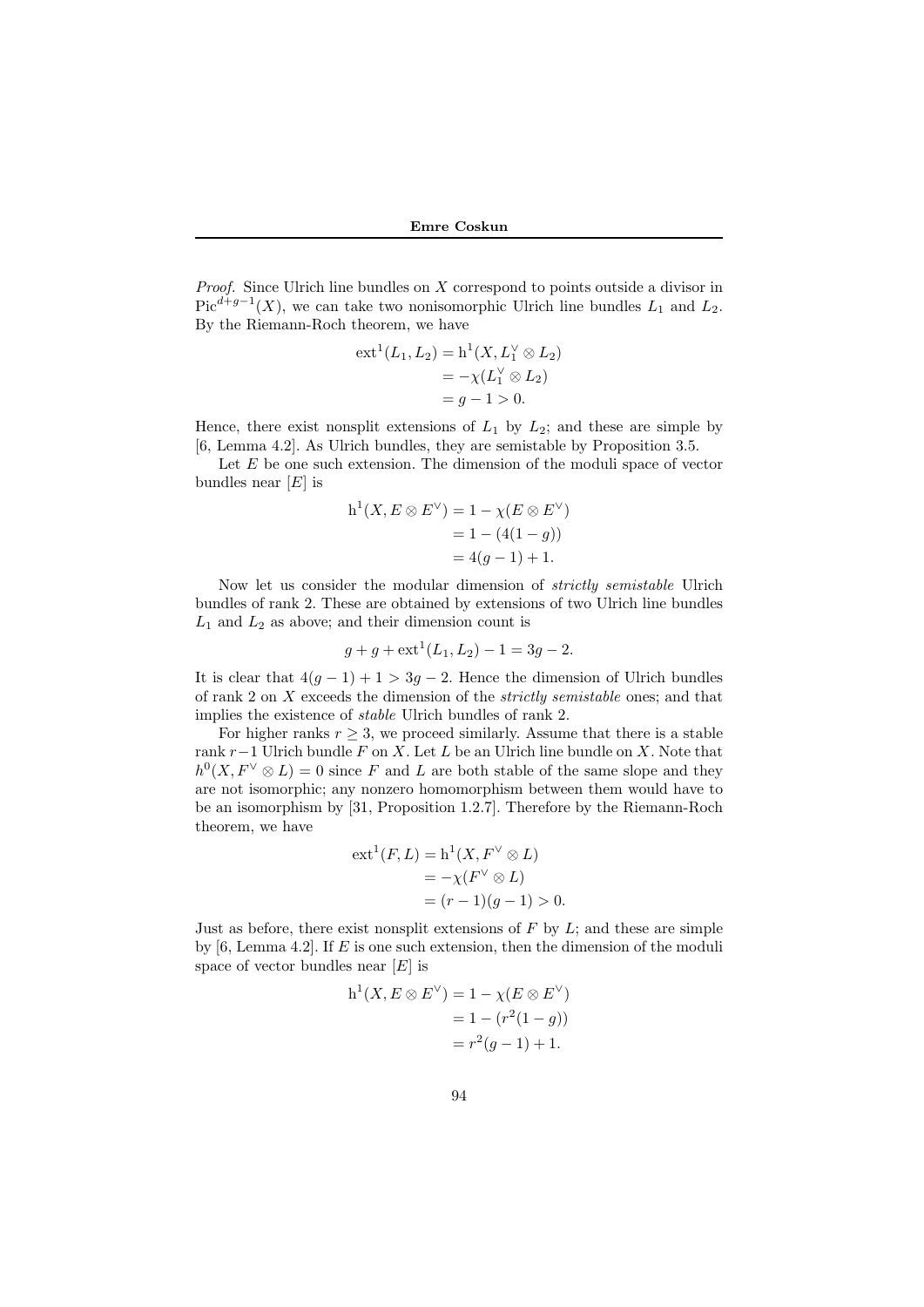Next, we have to consider the modular dimension of *strictly semistable* Ulrich bundles of rank *r*. There are various ways to obtain such bundles as consecutive extensions of stable Ulrich bundles of strictly smaller rank, but by the discussion that follows [6, Remark 4.6] it is enough to consider extensions of a stable Ulrich bundle  $F$  of rank  $r-1$  and an Ulrich line bundle  $L$ . And their dimension count is

$$
(r-1)^2(g-1) + 1 + g + (r-1)(g-1) - 1.
$$

Again, it is not too difficult to show that

$$
r2(g-1) + 1 > (r - 1)2(g - 1) + 1 + g + (r - 1)(g - 1) - 1,
$$

establishing the existence of Ulrich bundles of rank *r* on *X* that are not strictly semistable, hence stable. П

Thus, we know the existence of stable Ulrich bundles on any rank on curves. Since semistability and cohomology vanishing are open conditions, Ulrich bundles are in one-to-one correspondence with the geometric points of a nonempty open subset of  $M_X(r, r(d+g-1)).$ 

**4.2. Surfaces.** Suppose now that  $X \subset \mathbb{P}^3$  is a surface.

**4.2.1. Cubic surfaces**  $(d = 3)$ **.** In this case, the Ulrich bundles of ranks 1 and 2 on *X* can be classified using the results in the article [20] by Daniele Faenzi. Ulrich line bundles on X turn out to be  $\mathcal{O}_X(T)$  for T a twisted cubic in *X*. (Recall that in general, the Ulrich bundles on a del Pezzo surface are the line bundles corresponding to the rational normal curves by [14, Proposition 2.19].) As there are 72 such classes, there are 72 Ulrich line bundles on *X*; and hence there are 72 different representations of *X* as a determinantal variety, agreeing with the classical result<sup>4</sup> in [23]. One can also construct Ulrich bundles of any rank on *X*: Casanellas and Hartshorne constructed rank *r* stable Ulrich bundles on *X* with first Chern class  $rH$  in [6]; in particular, *X* can be seen to be nontrivially Pfaffian since a stable Ulrich bundle of rank 2 cannot be written as the direct sum of two Ulrich line bundles. Casanellas and Hartshorne also classified the possible first Chern classes of stable Ulrich bundles. These turn out to be sums of *r* twisted cubics satisfying a numerical condition; see [6, Theorem 1.1] for details.

<sup>&</sup>lt;sup>4</sup>For more information about the history of research on the geometry of cubic surfaces, we invite the reader to consult the article [19] by Igor Dolgachev.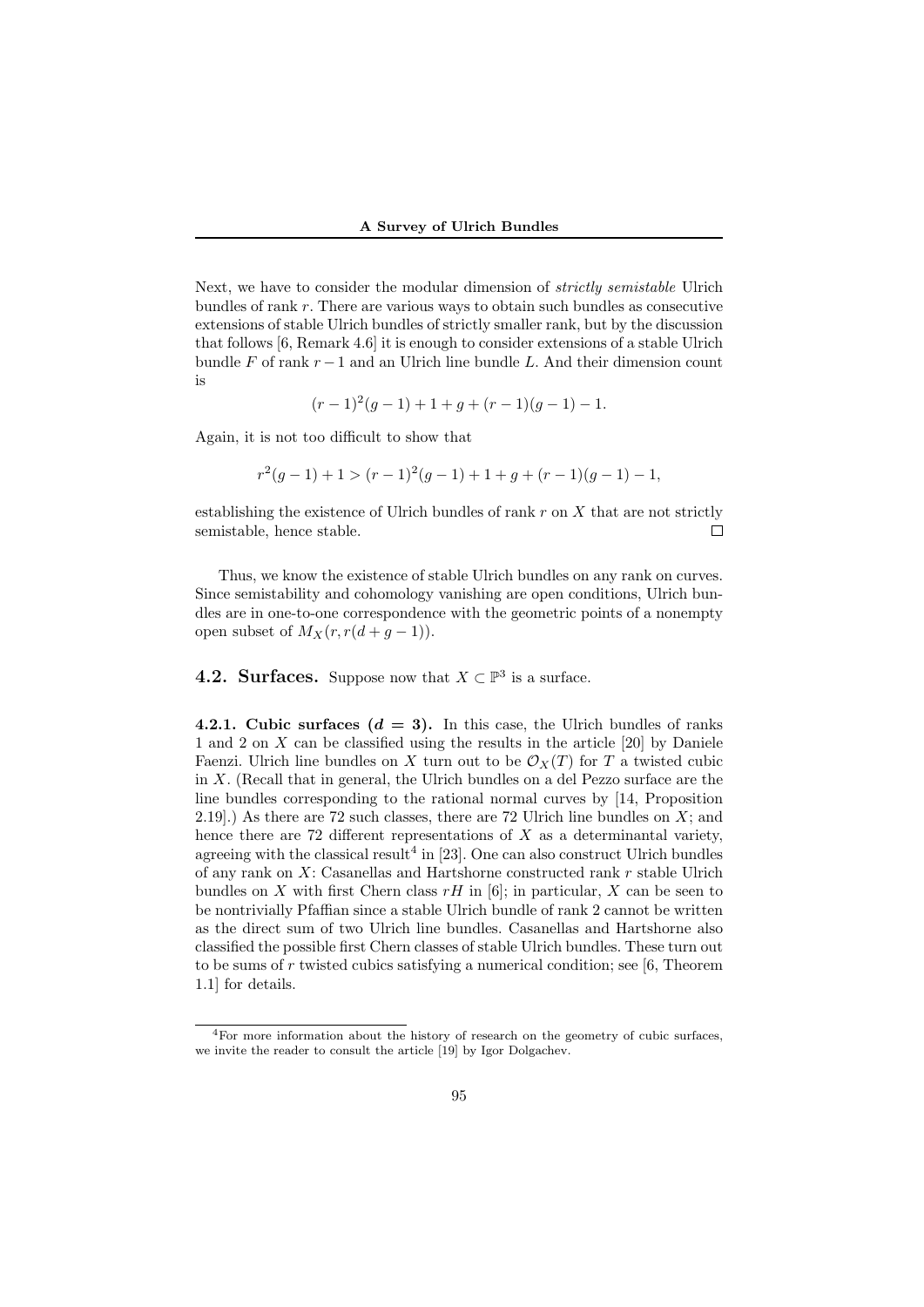#### **4.2.2. Quartic surfaces**  $(d = 4)$ **. Results are limited.**

According to [4, Proposition 7.6], the *general* surface  $X \subset \mathbb{P}^3$  of degree *d* is Pfaffian if and only if  $d \leq 15$ . By Theorem 2.1, this implies in particular that the general quartic surface  $X \subset \mathbb{P}^3$  carries a rank 2 Ulrich bundle. However, there are no Ulrich line bundles on *X* as  $Pic(X)$  is generated by *H* and any Ulrich line bundle on *X* would have degree 6 by [15, Proposition 2.8].

Using the method of Casanellas and Hartshorne, and the existence of rank 2 simple Ulrich bundles with  $c_1 = 3H$  on any smooth quartic ([13]), the present author showed that for every even rank 2*r*, there exists a *stable* Ulrich bundle of rank 2*r* and first Chern class  $3rH$  on the general quartic surface  $X \subset \mathbb{P}^3$ . (See [15, Theorem 3.1].) This result was later generalized in [1, Theorem 0.5] to any projective K3 surface.

It was proved by the present author, Rajesh Kulkarni and Yusuf Mustopa in [13, Theorem 1.1] that *any* quartic surface is Pfaffian by constructing a 14 dimensional family of simple Ulrich bundles of rank 2 and first Chern class 3*H*. The idea is to construct this bundle *E* as in the short exact sequence

$$
0 \to E^{\vee} \to \mathcal{O}_X^2 \to L \to 0,
$$

where *L* is a line bundle with suitable properties on a smooth curve  $C \in |3H|$ .

If the rank  $\rho$  of  $Pic(X)$  is 2, we will prove a limited result below in Section 5. We will show that there are Ulrich line bundles on  $X$  if and only if  $Pic(X)$ has a basis consisting of *H* and *C*, where  $C.H = 6$  and  $C^2 = 4$ . The Ulrich line bundles are then  $\mathcal{O}_X(C)$  and  $\mathcal{O}_X(3H - C)$ . In this case, we will also classify the first Chern classes of *stable* Ulrich bundles of any rank *r*.

### **4.2.3.**  $d \geq 5$ . There are no results.

**4.2.4. Del Pezzo Surfaces.** The work of the present author, Rajesh Kulkarni, and Yusuf Mustopa about the existence of Ulrich bundles on del Pezzo surfaces and its relation to the Minimal Resolution Conjecture has already been mentioned in *(iii)*, Section 2.

As mentioned in Remark 2.12, the work of Joan Pons-Llopis and Fabio Tonini implies a classification of Ulrich line bundles on a del Pezzo surface *X*  $\subset \mathbb{P}^d$  of degree *d*. (See [40, Theorem 1.1].) For degrees up to 6, they also construct, for any rank  $r > 2$ , a family of simple ACM bundles of rank *r* by considering consecutive extensions ACM line bundles of the form  $\mathcal{O}_X(Q)$ where  $Q \subset X$  is a rational normal curve. Since these line bundles are Ulrich, any vector bundle obtained by their extensions is also Ulrich. However, as the authors point out, these vector bundles are not stable. (See [40, Proposition 5.7].)

Rosa M. Miró-Roig and Joan Pons-Llopis came up with similar results in [38]. They prove that, for any del Pezzo surface  $X \subset \mathbb{P}^d$  of degree *d* and for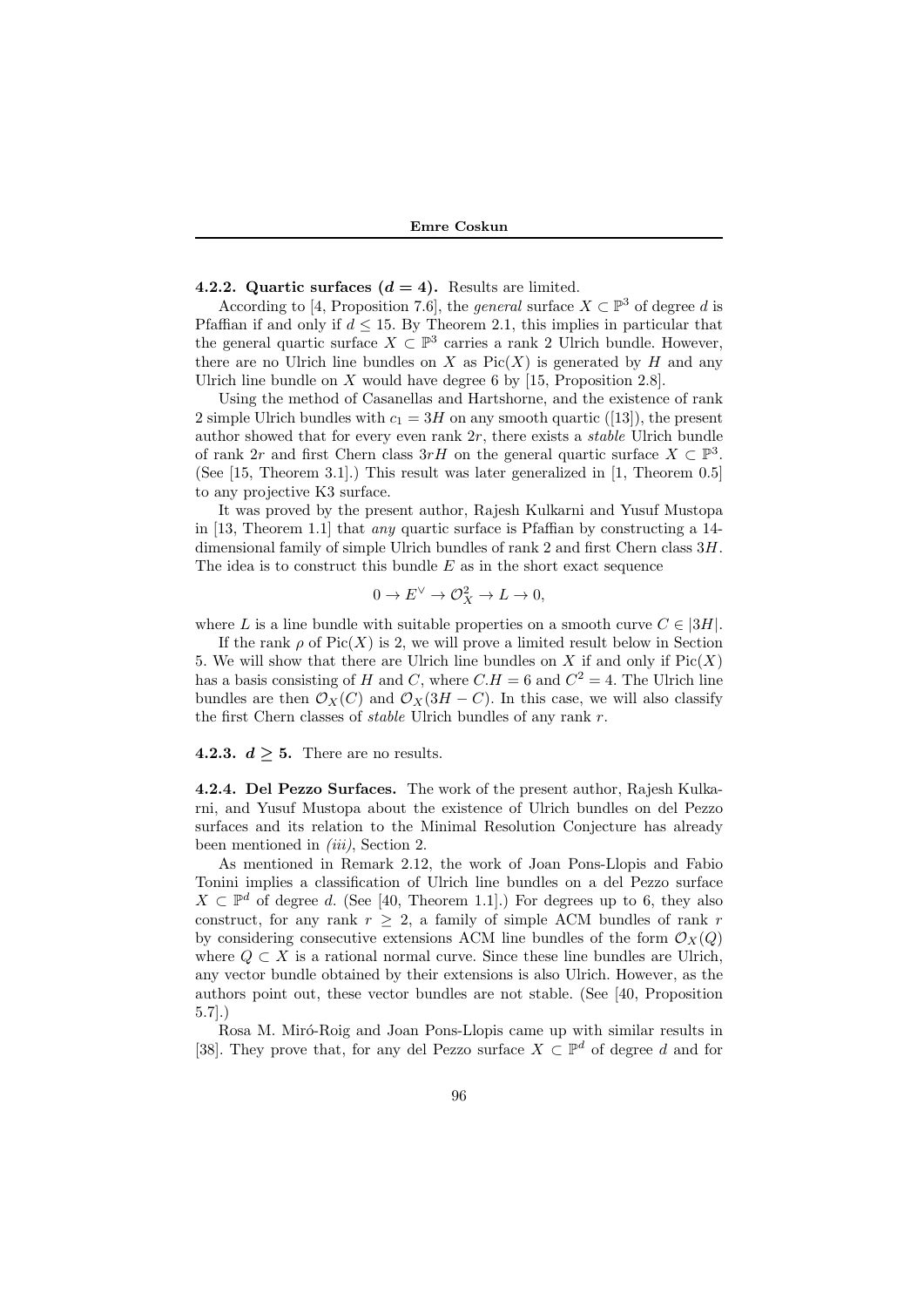any  $r \geq 2$ , there exists an  $(r^2 + 1)$ -dimensional family of simple Ulrich bundles with  $c_1 = rH$ .

For a given del Pezzo surface  $X \subset \mathbb{P}^d$ , there exists no result classifying the first Chern classes of *stable* Ulrich bundles completely.

#### **4.3. Threefolds and higher dimensional varieties.**

**4.3.1. Cubic Hypersurfaces.** The work of Casanellas and Hartshorne related to Ulrich bundles on a cubic surface  $X \subset \mathbb{P}^3$  has been mentioned above. They also constructed a rank 2 Ulrich bundle on any smooth cubic 3-fold in  $\mathbb{P}^4$ and a rank 3 Ulrich bundle on the *general* cubic 3-fold in  $\mathbb{P}^4$ . Recently, using derived category techniques, Martí Lahoz, Emanuele Macrì and Paolo Stellari proved in [35, Theorem B] that there exist stable Ulrich bundles of any rank  $r \geq 2$  on any smooth cubic 3-fold  $X \subset \mathbb{P}^4$ .

**4.3.2. Quintic Threefolds.** In [10], Luca Chiantini and Carlo Madonna proved the following result. Every stable rank 2 ACM bundle *E* on a general quintic threefold  $X$  in  $\mathbb{P}^4$  is infinitesimally rigid. In other words,  $E$  satisfies  $H^1(E^{\vee} \otimes E) = 0$ . This implies that the moduli space of Ulrich bundles of rank 2 on *X* is expected to be discrete.

Beauville proves in [4, Proposition 8.9] that there exists a rank 2 Ulrich bundle on *X*. The number of such bundles must be finite, as is proved by a dimension counting argument. Let  $S_5$  denote the space of  $10 \times 10$ skew-symmetric matrices of linear forms. The group  $GL(10)$  acts on  $S_5$  freely and properly; and the Pfaffian map  $pf : S_5 \to |O_{\mathbb{P}^4}(5)|$  factors through  $S_5/GL(10)$ . One can easily calculate the dimensions of  $S_5/GL(10)$  and  $|\mathcal{O}_{\mathbb{P}^4}(5)|$  to be the same. Then it can be verified that (see [4, Appendix]) the map *pf* is generically surjective. It follows that for a generic quintic threefold  $X \subset \mathbb{P}^4$ , there must be finitely many ways of expressing its defining equation as a Pfaffian. In other words, there are finitely many rank 2 Ulrich bundles on *X*. However, as Beauville points out in [4, 8.10], this number is not known.

**4.3.3. Other Cases.** We finish this section with a quick overview of recent results.

• In [37], Rosa M. Miró-Roig proves that on nonsingular rational normal scrolls (with exceptions) there exist families of simple Ulrich bundles of arbitrarily high rank and dimension. Similarly, in [16], Laura Costa, Rosa M. Miró-Roig and Joan Pons-Llopis prove that on Segre varieties (except the quadric in  $\mathbb{P}^3$ ) there exist families of simple Ulrich bundles of arbitrarily high rank and dimension.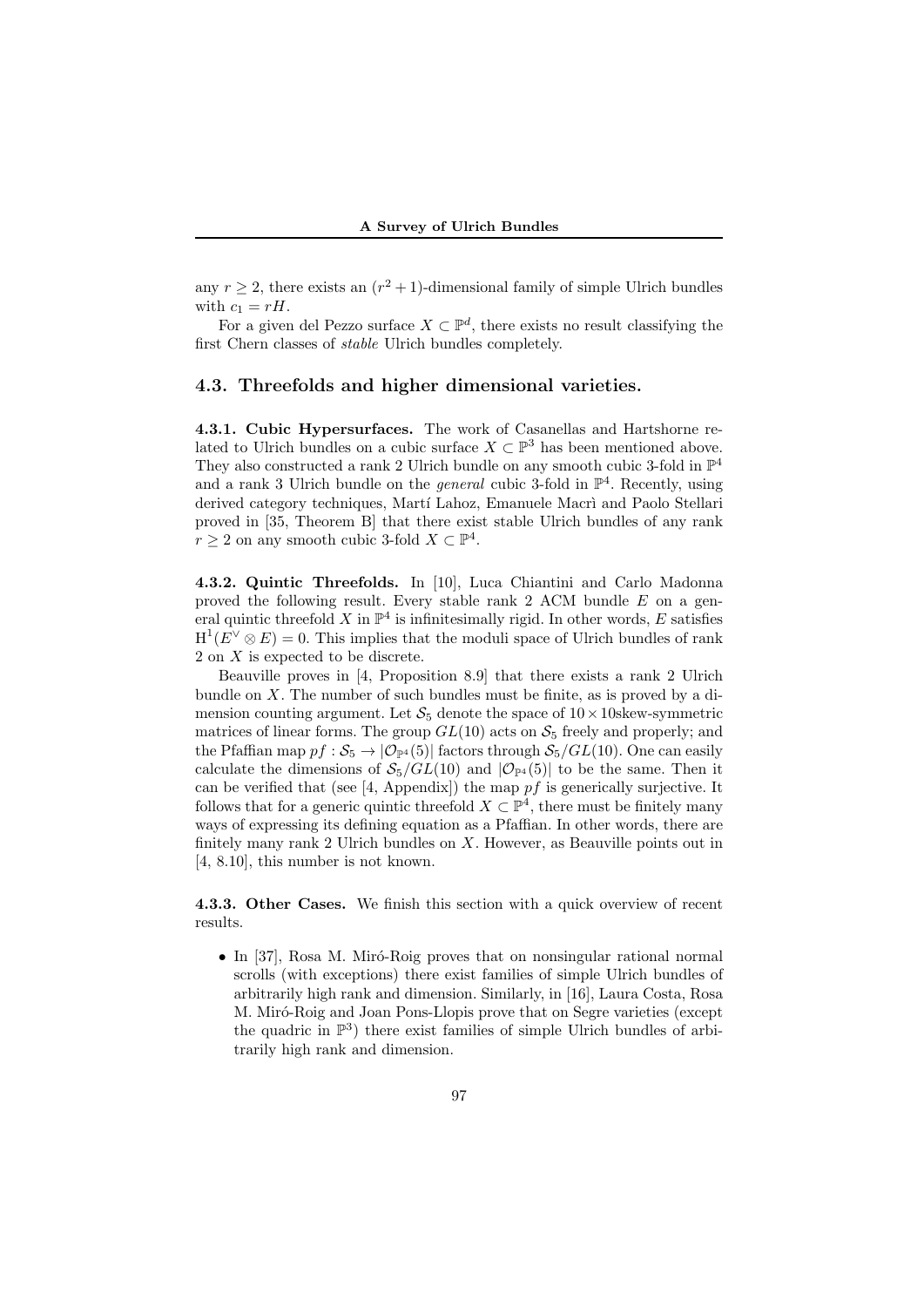- *•* Write *Gr*(*k, n*) for the Grassmannian of *k*-dimensional linear subspaces of  $\mathbb{P}^n = \mathbb{P}(V)$  for an  $(n+1)$ -dimensional k-vector space V. In [17], Laura Costa and Rosa M. Miró-Roig classify the Ulrich bundles on the Grassmannian  $Gr(k, n)$  that are invariant under the action of  $GL(V)$ .
- *•* In [32], Yeongrak Kim proves the existence of stable rank 2 Ulrich bundles on rational surfaces with an anticanonical pencil, under additional assumptions. To do this, he uses Lazarsfeld-Mukai bundles, which were also used in [1].
- In a recent preprint, [18], Laura Costa and Rosa M. Miró-Roig classify irreducible homogeneous Ulrich bundles on the flag manifold  $\mathbb{F}(0, n-1, n)$ .
- *•* In two recent papers, [8] and [7] Gianfranco Casnati, Daniele Faenzi and Francesco Malaspina study rank 2 ACM bundles on  $\mathbb{P}^1 \times \mathbb{P}^1 \times \mathbb{P}^1$  and their moduli spaces. Ulrich line bundles on  $\mathbb{P}^1 \times \mathbb{P}^1 \times \mathbb{P}^1$  can be obtained by [8, Lemma 2.4]; they are line bundles that correspond to permutations of the triple  $(0, 1, 2)$ , that is, the last six bundles in their list. Ulrich bundles of rank 2 are have Chern classes that are listed in [8, Theorem A, (3)].
- *•* In another preprint, [9], the same authors work on the classification of rank 2 ACM bundles on  $\mathbb{P}^2 \times \mathbb{P}^2$ . From their work, it follows that there are exactly two Ulrich line bundles on  $\mathbb{P}^2 \times \mathbb{P}^2$ ; namely the line bundles corresponding to the pairs  $(0, 2)$  and  $(2, 0)$ . The classification of the first Chern classes of rank 2 Ulrich bundles on  $\mathbb{P}^2 \times \mathbb{P}^2$  is given in [9, Proposition 4.2], [9, Theorem 5.7] and [9, Theorem 5.8].
- *•* In [21], Daniele Faenzi and Francesco Malaspina prove that on a smooth quartic scroll  $X \subset \mathbb{P}^5$ , there exists a family of indecomposable Ulrich bundles of rank  $2r$  on  $X$ , parametrized by  $\mathbb{P}^1$ . ([21, Theorem A]) They also give a criterion to decide if a given ACM bundle is Ulrich on a smooth surface scroll of degree at least 5. ([21, Theorem B])

# **5. Quartic Surfaces of Picard Number 2**

In this section, we prove the results announced above in 4.2.2. Throughout this section,  $X \subset \mathbb{P}^3$  is a quartic - hence, K3 - surface. The Picard number  $\rho = \text{rank}(\text{Pic}(X))$  is assumed to be 2.

**Proposition 5.1.** *(a) An Ulrich bundle E of rank r on X has degree* 6*r and second Chern class*  $\frac{c_1(\mathcal{E})^2}{2} - 2r$ .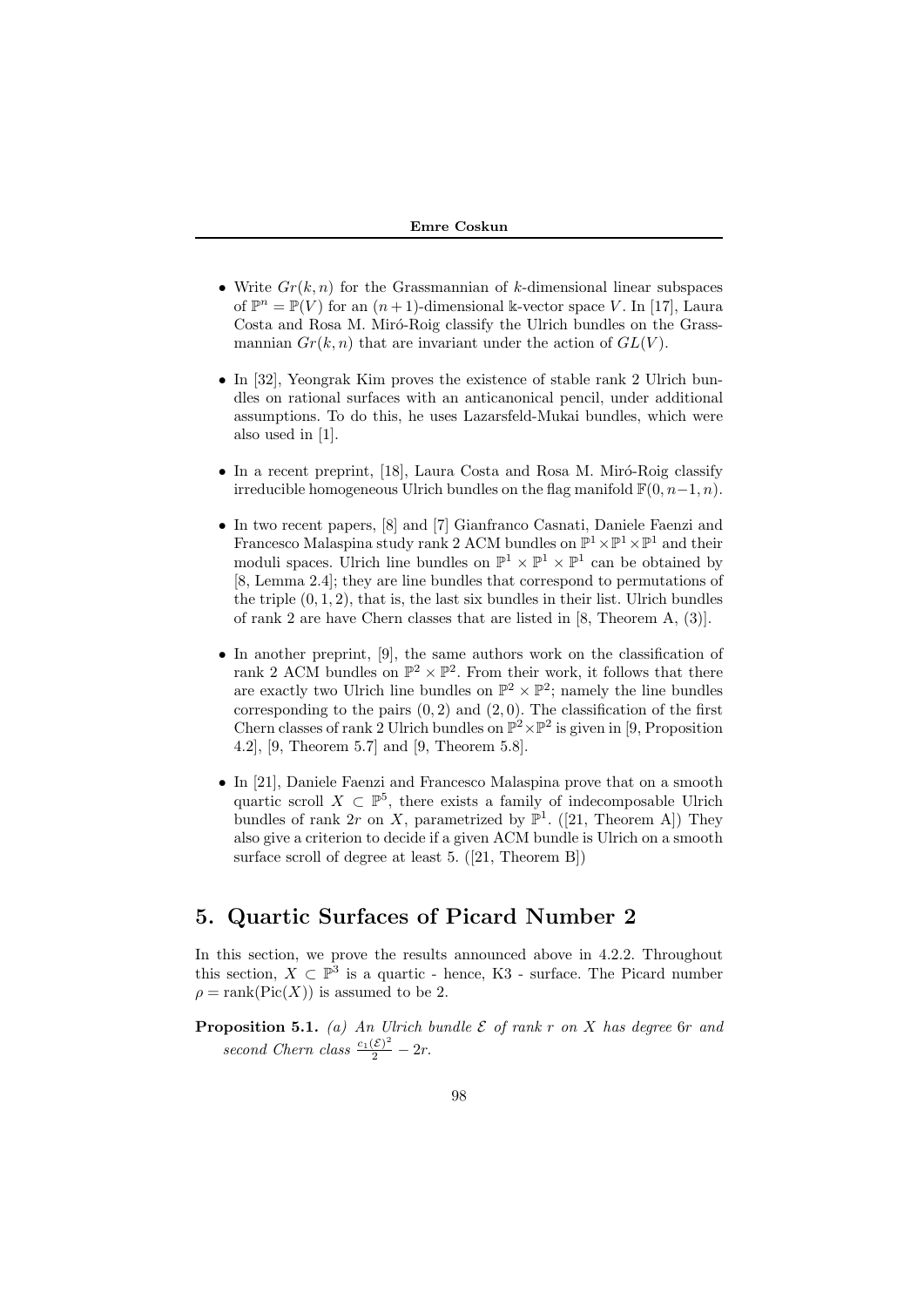*(b)* Let  $\mathcal E$  and  $\mathcal F$  be Ulrich bundles on  $X$  of ranks  $r$  and  $s$  respectively, and with *first Chern classes C and D respectively. Then*

$$
\chi(\mathcal{E} \otimes \mathcal{F}^{\vee}) = 6rs - C \cdot D. \tag{5.1}
$$

*Proof.* (a) See [14, Proposition 2.10].

(b) This follows from [6, Proposition 2.12].

*Remark* 5.2*.* The slope of an Ulrich bundle is 6, and the reduced Hilbert polynomial of an Ulrich bundle is  $2(t+2)(t+1)$ .

*Remark* 5.3. If  $\mathcal{O}_X(C)$  is an Ulrich line bundle on *X*, then  $C.H = 6$  and  $C^2 = 4$ .

**Lemma 5.4.** Pic $(X)$  *admits a*  $\mathbb{Z}-$ *basis containing the hyperplane class*  $H$ *.* 

*Proof.* Assume that  $A, B \in \text{Pic}(X)$  form a Z-basis for Pic(X), and let  $a, b \in \mathbb{Z}$ be such that  $H = aA + bB$ . We claim that *a* and *b* are relatively prime. Indeed, suppose that they are both divisible by a prime *p*. Then for some  $D \in Pic(X)$ , we have  $4 = H^2 = p^2 D^2$ . This is impossible as  $D^2$  is even. Hence, the claim is proved.

Let *x* and *y* be integers for which  $xa + yb = 1$ , and define  $H' = yA - xB$ . It is immediate that the transition matrix from  $\{A, B\}$  to  $\{H, H'\}$  is unimodular, and the result follows.  $\Box$ 

In light of Remark 5.3, we are interested in quartic K3 surfaces with Picard lattice given by a basis  $\{H, C\}$ , where  $H^2 = C^2 = 4$  and  $C.H = 6$ . The following proposition implies that there exist quartics with this property.

**Proposition 5.5.** *There exists a polarized K3 surface* (*X, H*) *of genus* 3 *and a smooth, irreducible curve C on X satisfying*  $C^2 = 4$  *and*  $C.H = 6$  *such that*  $Pic(X) = \mathbb{Z}H \oplus \mathbb{Z}C$ *.* 

*Proof.* The result follows from [33, Theorem 1.1 (iv)] as the intersection numbers given above satisfy the required criteria.  $\Box$ 

Let us mention the following property of the lattice given above.

**Proposition 5.6.** *In the Picard lattice given by the basis*  $\{H, C\}$  *with*  $H^2 =$  $C^2 = 4$  *and*  $C.H = 6$ , there do not exist divisor classes D with  $D^2 = 0$  or  $D^2 = \pm 2$ .

*Proof.* Write  $D = aH + bC$ . Then  $D^2 = 4a^2 + 12ab + 4b^2$ . Since this number is a multiple of 4, it cannot be equal to  $\pm 2$ . By the quadratic formula, one sees easily that there exist no integer solutions to  $4a^2 + 12ab + 4b^2 = 0$ .  $\Box$ 

 $\Box$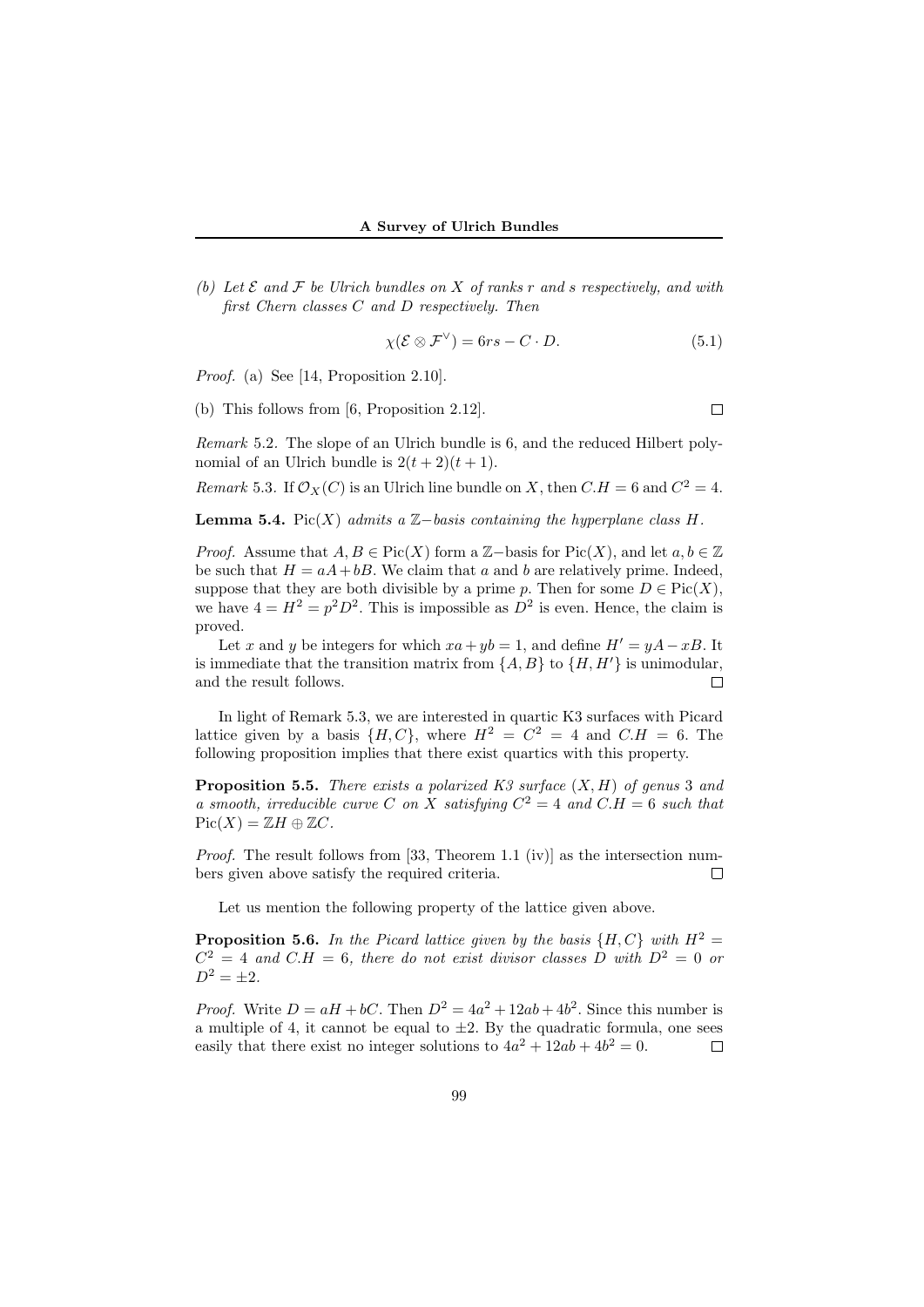*Assumption* 1. The Picard lattice of *X* can be given as  $Pic(X) = \mathbb{Z}H \oplus \mathbb{Z}C$ , where *H* is the hyperplane class,  $C.H = 6$  and  $C^2 = 4$ .

**Proposition 5.7.** *Assume that Assumption 1 holds. Then one can take C to be smooth and irreducible, and moreover one has*  $h^1(\mathcal{O}_X(C)) = 0$ .

*Proof.* By a Riemann-Roch calculation, one finds  $h^0(\mathcal{O}_X(C)) = h^1(\mathcal{O}_X(C))$  +  $4 > 0$ , hence *C* can be assumed to be effective.

We claim that the complete linear system *|C|* has no fixed components.

Assume that  $D = aH + bC$  is such a fixed component. We assume, without loss of generality, that *D* is integral. Then since  $C - D$  must be effective, we have

$$
(C-D).H = (-aH - (b-1)C).H = -4a - 6b + 6 > 0
$$

which is equivalent to  $2a + 3b < 3$ . Since *D* is effective, we have

$$
D.H = (aH + bC).H = 4a + 6b > 0.
$$

Hence, we have that  $2a + 3b = 1$  or  $2a + 3b = 2$ .

By [29, III, Ex. 5.3],  $p_a(D) \ge 0$  and hence  $D^2 = 4a^2 + 12ab + 4b^2 \ge -2$ .

Assume first that  $2a + 3b = 1$ . Substituting, we obtain  $1 - 5b^2 \ge -2$ , which implies  $b = 0$  and hence  $a = 1/2$ , a contradiction.

Assume next that  $2a + 3b = 2$ . Substituting, we obtain  $4 - 5b^2 \ge -2$ , which implies that  $b = 0$  or  $b = 1$ . If  $b = 0$ , then  $D = H$ ; which is a contradiction since *H* cannot be a fixed component of any complete linear system. If  $b = 1$ , then  $a = -1/2$ , a contradiction. Hence, the claim is proved.

The result now follows from [41, Proposition 2.6 (i)].

**Proposition 5.8.** *Assume that Assumption 1 holds. The Ulrich line bundles on X* are  $\mathcal{O}_X(C)$  and  $\mathcal{O}_X(3H - C)$ *, and these line bundles are very ample.* 

 $\Box$ 

*Proof.* By Proposition 5.7, we have that *C* is a smooth irreducible curve. Notice also that *C* is nef. Since by Proposition 5.6 there are no divisors on *X* with square 0 or  $\pm 2$ , by [33, Lemma 2.4(b)] it follows that  $\mathcal{O}_X(C)$  is very ample. Note also that replacing  $C$  by  $3H - C$  in the above arguments gives the same results for  $\mathcal{O}_X(3H - C)$ .

To prove that  $\mathcal{O}_X(C)$  is Ulrich, we need to prove that it has Hilbert polynomial  $P(t) = 2(t+2)(t+1)$  and that it is ACM. The Hilbert polynomial is easily computed. To prove that it is ACM, we use the following short exact sequence:

 $0 \rightarrow \mathcal{O}_X(C) \rightarrow \mathcal{O}_X(C + tH) \rightarrow \omega_{tH}(C) \rightarrow 0$ 

where  $t \geq 0$  is an integer. Recall that, by Proposition 5.7 we have  $h^1(\mathcal{O}_X(C))$  = 0. From the long exact sequence of the above short exact sequence, we obtain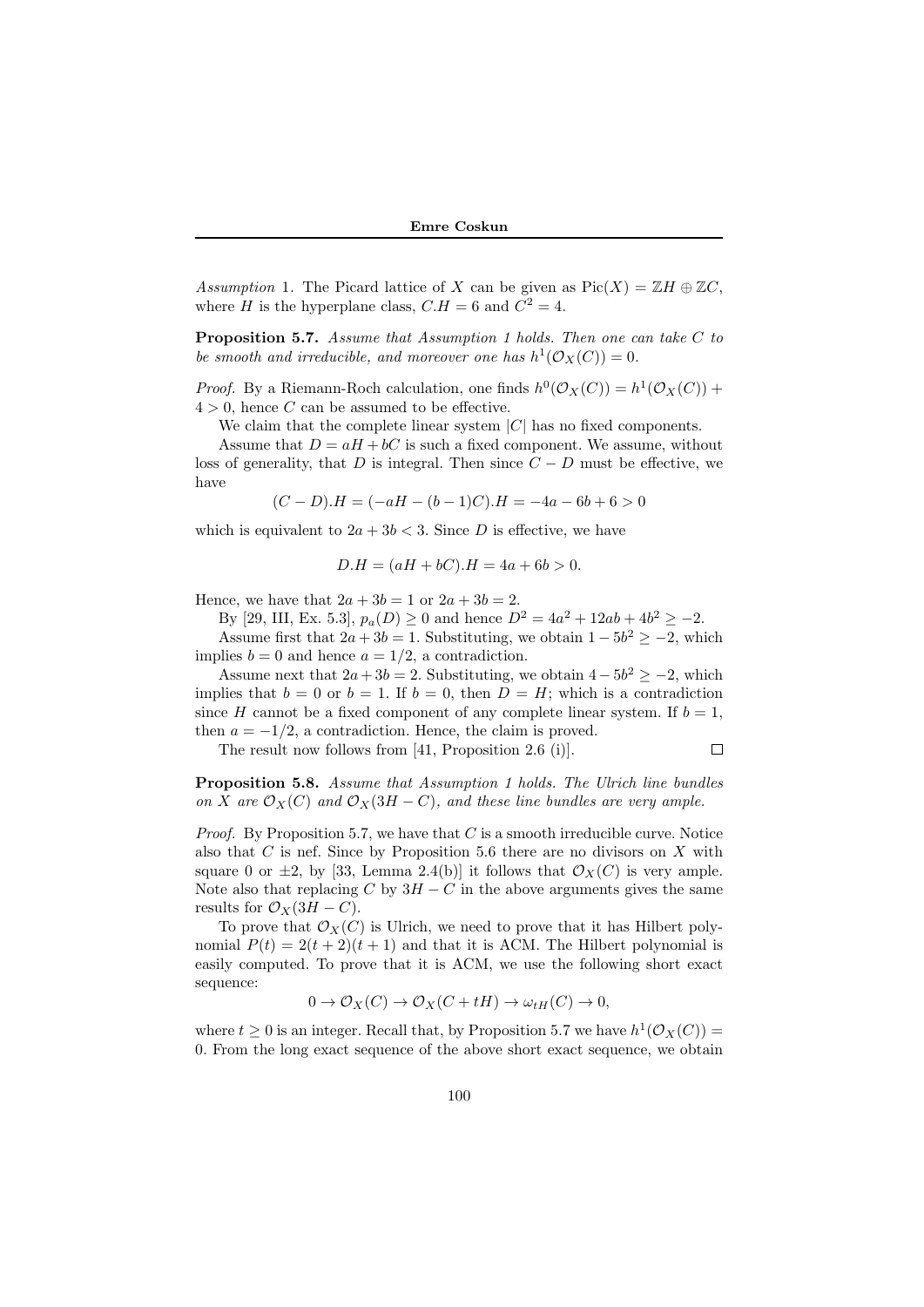$h^1(\mathcal{O}_X(C+ tH)) = h^1(\omega_{tH}(C)) = 0$ ; where the second equality follows because the degree of  $\omega_{tH}(C)$  is larger than  $2q(tH) - 2$ .

Now recall that  $h^1(\mathcal{O}_X(3H - C)) = 0$  as well. The argument in the above paragraph gives  $h^1((3+t)H - C) = 0$  for an integer  $t \geq 0$ . Using Serre duality, we have that  $h^1(C + tH) = 0$  if  $t \leq -3$ .

We claim that  $h^1(\mathcal{O}_X(C-H)) = 0$ . By Riemann-Roch, we have  $h^0(\mathcal{O}_X(C-h))$  $H$ )) =  $h$ <sup>1</sup>( $\mathcal{O}_X$ (*C* − *H*)) and hence it suffices to show that *C* − *H* is not effective. If  $C - H$  were effective, since  $(C - H)^2 = -4$ , there would be an irreducible curve of negative self-intersection on  $\overline{X}$ . This is impossible by Proposition 5.6. Hence the claim is proved. Replacing *C* by  $3H - C$  and applying the same  $\arg$  arguments gives  $h^1(\mathcal{O}_X(2H - C)) = h^1(\mathcal{O}_X(C - 2H)) = 0.$ 

It remains to show that there are no other Ulrich line bundles on *X*. Consider an Ulrich line bundle  $\mathcal{O}_X(D)$  where we write  $D = aH + bC$ . From  $H.D = 6$ we obtain  $4a + 6b = 6$  and from  $D^2 = 4$  we obtain  $4a^2 + 12ab + 4b^2 = 4$ . Since a quadratic equation can have at most two solutions; and  $(a, b) = (0, 1)$  and  $(a, b) = (3, -1)$ , which correspond to  $\mathcal{O}_X(C)$  and  $\mathcal{O}_X(3H - C)$ , are solutions, it follows that these are the only solutions.  $\Box$ 

We now prove that the only linear determinantal quartics of Picard number two are the ones considered in this section.

**Proposition 5.9.** *If X is a quartic of Picard number two, and if there exists an Ulrich line bundle on X, then Assumption 1 holds for X.*

*Proof.* If  $\mathcal{L} = \mathcal{O}_X(D)$  is an Ulrich line bundle, then the lattice  $M = \langle H, D \rangle$ is contained in  $Pic(X)$ . By a well-known result in lattice theory, we have  $[Pic(X) : M]^2 = d(M)/d(Pic(X))$  where  $d(M)$  denotes the discriminant of *M* and similarly for Pic(*X*). We have  $d(M) = -20$ , and hence  $d(\text{Pic}(X))$  has to divide *−*20 and the quotient must be a square. Therefore, the only cases are  $d(Pic(X)) = -20$  or  $d(Pic(X)) = -5$ . We prove the statement by showing that the second case is not possible. Consider the matrix representation

$$
\operatorname{Pic}(X) = \begin{pmatrix} 4 & a \\ a & b \end{pmatrix}
$$

of Pic(*X*). We have  $4b - a^2 = -5$ . Note that *b* is even, so  $a^2 \equiv 5 \mod 8$ . But this is impossible since 5 is not a square modulo 8. П

From now on, we assume that Assumption 1 holds.

Proposition 5.8 guarantees the existence of Ulrich line bundles on *X*. Using these, we can now attempt to classify all stable Ulrich bundles on *X*. We start with the following lemma.

**Lemma 5.10.** *Let*  $\mathcal{E}$  *be a stable Ulrich bundle of rank*  $r$  *with*  $c_1(\mathcal{E}) = aH + bC$ *. Then we have*  $2a + 3b = 3r$ *, and*  $-\frac{3r}{5} \le b \le \frac{3r}{5}$ *.*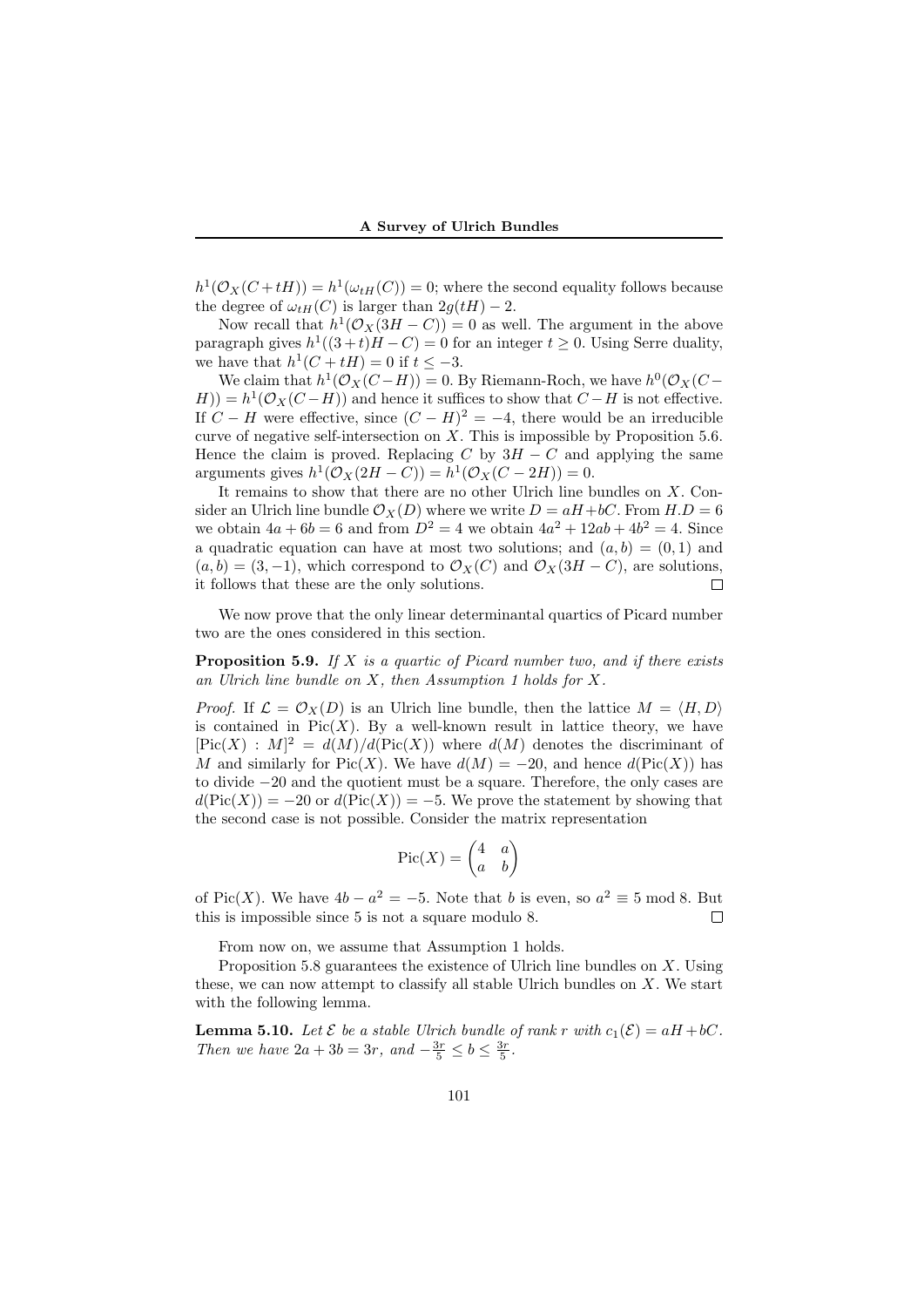*Proof.* The first equality follows from the fact that, by Proposition 5.1, (iii),  $\mathcal{E}$ has degree 6*r*.

Since  $\mathcal{E}$  and  $\mathcal{O}_X(C)$  are nonisomorphic stable Ulrich bundles with the same reduced Hilbert polynomial, by [31, Proposition 1.2.7], we have  $h^0(\mathcal{E}^{\vee} \otimes$  $\mathcal{O}_X(C)$  = hom $(\mathcal{E}, \mathcal{O}_X(C)) = 0$ . Similarly,  $h^2(\mathcal{E}^{\vee} \otimes \mathcal{O}_X(C)) = 0$ . Hence,  $\chi(\mathcal{E}^{\vee} \otimes \mathcal{O}_X(C)) \leq 0$ . By Proposition 5.1, (b), we have  $\chi(\mathcal{E}^{\vee} \otimes \mathcal{O}_X(C)) =$  $-(aH + bC) \cdot C + 6r = -3r + 5b \leq 0$ . Using the same argument with  $\mathcal{O}_X(C)$ replaced by  $\mathcal{O}_X(3H - C)$  gives the inequality in the statement.  $\Box$ 

We now classify all stable Ulrich bundles on *X* by their first Chern class.

**Theorem 5.11.** *Let*  $r \geq 2$  *be an integer. Denote*  $C_r = \{aH + bC \in$  $Pic(X) | 2a + 3b = 3r, -\frac{3r}{5} \leq b \leq \frac{3r}{5}$ . Given  $D \in Pic(X)$ , there exists a *stable Ulrich bundle*  $\mathcal E$  *of rank*  $r$  *on*  $X$  *with first Chern class*  $c_1(\mathcal{E}) = D$  *if and only if*  $D \in C_r$ *.* 

*Proof.* Lemma 5.10 gives one direction. For the other direction, we proceed by induction on the rank. For  $r = 2$ , we have

$$
\chi(\mathcal{O}_X(C)^{\vee} \otimes \mathcal{O}_X(3H - C)) = -C.(3H - C) + 6 = -8
$$

by Proposition 5.1, (iv). We have

$$
h^{0}(\mathcal{O}_{X}(C)^{\vee} \otimes \mathcal{O}_{X}(3H - C)) = \hom(\mathcal{O}_{X}(C), \mathcal{O}_{X}(3H - C)) = 0
$$

since  $\mathcal{O}_X(C)$  and  $\mathcal{O}_X(3H-C)$  are nonisomorphic stable Ulrich bundles with the same reduced Hilbert polynomial. Similarly,  $h^2(\mathcal{O}_X(C)^{\vee} \otimes \mathcal{O}_X(3H - C)) = 0$ . Hence we obtain  $ext^1(\mathcal{O}_X(C), \mathcal{O}_X(3H - C)) = 8$ . Therefore, there exists a nonsplit extension of  $\mathcal{O}_X(C)$  by  $\mathcal{O}_X(3H - C)$ , which is a simple rank-2 Ulrich bundle  $\mathcal E$  with  $c_1(\mathcal E) = 3H$  by [6, Lemma 4.2]. To prove that this bundle is stable, we consider the modular dimension of the family of simple rank-2 Ulrich bundles with first Chern class 3*H*. We claim that this dimension is 14. Let  $\mathcal E$ be one such bundle. By Proposition 5.1, (iv), we compute

$$
\chi(\mathcal{E}^{\vee} \otimes \mathcal{E}) = -3H.3H + 24 = -12.
$$

Since  $\mathcal E$  is simple, we have

$$
h^0(\mathcal{E}^{\vee} \otimes \mathcal{E}) = \hom(\mathcal{E}, \mathcal{E}) = 1.
$$

Similarly,  $h^2(\mathcal{E}^{\vee} \otimes \mathcal{E}) = 1$ . Therefore,  $h^1(\mathcal{E}^{\vee} \otimes \mathcal{E}) = 14$ . The claim now follows from [39, Theorem 0.1].

By Proposition 3.5, all Ulrich bundles are semistable; and by Remark 3.7 any strictly semistable Ulrich bundle of rank 2 must be an extension of Ulrich line bundles. Now since  $ext^1(\mathcal{O}_X(C), \mathcal{O}_X(3H - C)) = 8$ , the extensions of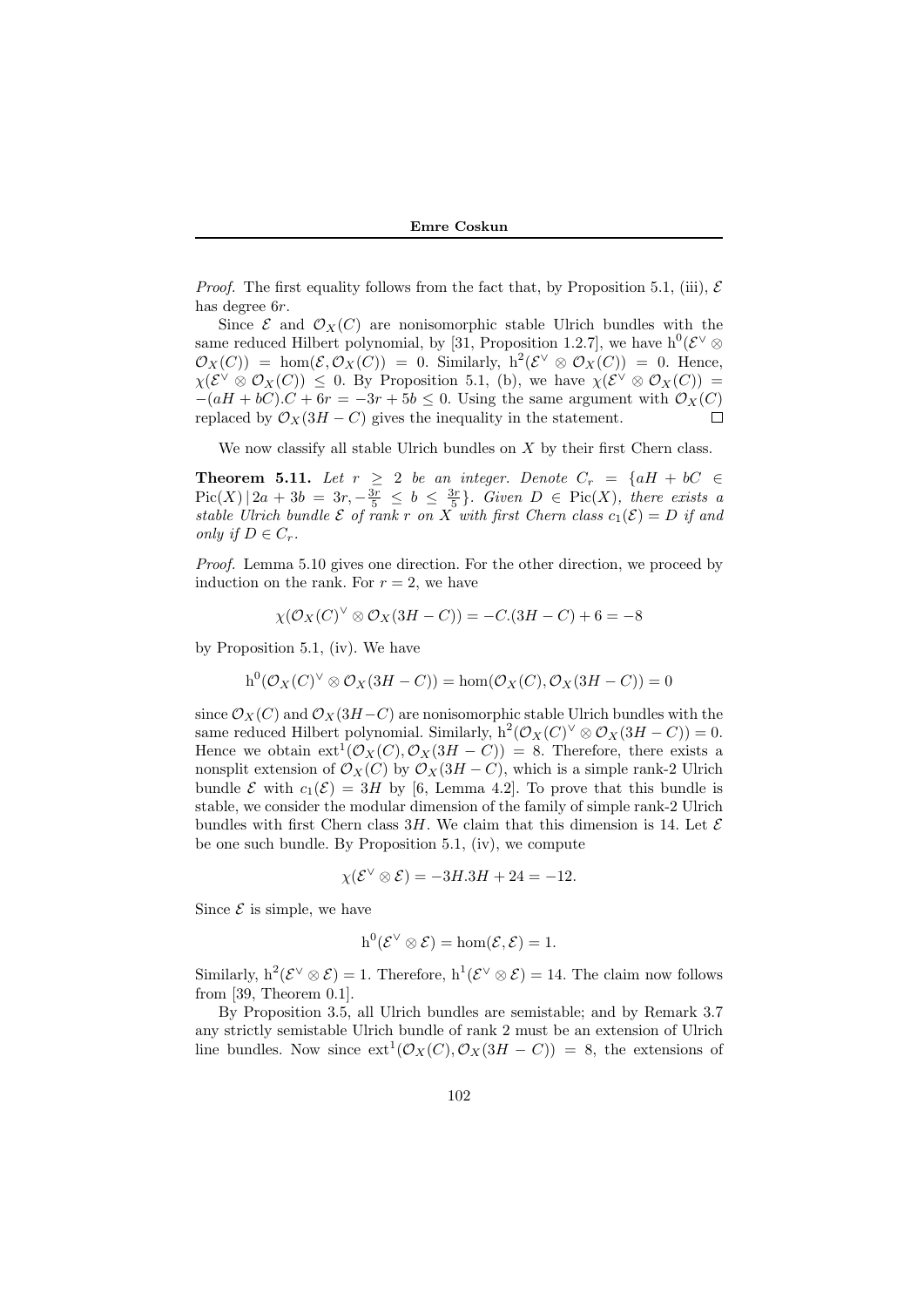$\mathcal{O}_X(C)$  by  $\mathcal{O}_X(3H-C)$  form a 7-dimensional family; similarly, the extensions of  $\mathcal{O}_X(3H-C)$  by  $\mathcal{O}_X(C)$  form a 7-dimensional family. As the modular dimension of the family of simple rank-2 Ulrich bundles with first Chern class 3*H* exceeds the modular dimension of semistable Ulrich bundles with the same rank and first Chern class, there exist stable rank-2 Ulrich bundles with first Chern class 3*H*.

Now assume that for some  $r \geq 3$ , every class in  $C_{r-1}$  is the first Chern class of a stable Ulrich bundle of rank  $r - 1$ , and let  $aH + bC \in C_r$  be given. We claim that at least one of  $aH + (b-1)C$  or  $(a-3)H + (b+1)C$  is in  $C_{r-1}$ . Since  $2a + 3(b-1) = 2(a-3) + 3(b+1) = 3(r-1)$ , it suffices to check that at least one of  $b-1$  or  $b+1$  lies in the interval  $\left[-\frac{3}{5}(r-1),\frac{3}{5}(r-1)\right]$ . The inequalities  $b-1 \leq \frac{3}{5}(r-1)$  and  $b+1 \geq -\frac{3}{5}(r-1)$  follow immediately from the fact that  $-\frac{3}{5}r \leq b \leq \frac{3}{5}r$ . If  $b-1 < -\frac{3}{5}(r-1)$  and  $b+1 > \frac{3}{5}(r-1)$ , it follows that  $\frac{3r-8}{5} < b < -\frac{3r-8}{5}$ , but this can only happen if  $r \leq 2$ , which is contrary to the assumption. This proves the claim.

Suppose  $aH + (b-1)C \in C_{r-1}$ . By our inductive hypothesis, there exists a stable Ulrich bundle  $\mathcal E$  of rank  $r-1$  with  $c_1(\mathcal E) = aH + (b-1)C$ . We have, by Proposition 5.1, (iv),

$$
\chi(\mathcal{E}^{\vee} \otimes \mathcal{O}_X(C)) = -(aH + (b-1)C) \cdot (C) + 6(r-1)
$$
  
= -3r + 5b - 2 < 0,

where we have used  $2a + 3b = 3r$  to eliminate a. Since  $\mathcal{O}_X(C)$  and  $\mathcal E$  are nonisomorphic stable Ulrich bundles with the same reduced Hilbert polynomial,  $h^0(\mathcal{E} \vee \otimes \mathcal{O}_X(C)) = h^2(\mathcal{E} \vee \otimes \mathcal{O}_X(C)) = 0.$  Hence  $ext^1(\mathcal{E}, \mathcal{O}_X(C)) > 0$ , and there exist nonsplit extensions of  $\mathcal E$  by  $\mathcal O_X(C)$ , and these are simple by [6, Lemma 4.2]. The case where  $(a-3)H + (b+1)C \in C_{r-1}$  is handled similarly, by considering  $\chi(\mathcal{E}^{\vee} \otimes \mathcal{O}_X(3H - C))$  and extensions of  $\mathcal{E}$  by  $\mathcal{O}_X(3H - C)$ .

We compute the modular dimension of simple, rank- $r$  Ulrich bundles  $\mathcal E$  with first Chern class  $aH + bC$  by the expression  $h^1(\mathcal{E} \vee \otimes \mathcal{E})$ .

$$
h1(\mathcal{E}^{\vee} \otimes \mathcal{E}) = 2 - \chi(\mathcal{E}^{\vee} \otimes \mathcal{E})
$$
  
= 2 + (aH + bC)<sup>2</sup> - 6r<sup>2</sup>  
= 2 + 3r<sup>2</sup> - 5b<sup>2</sup>,

where we have used the equation  $2a + 3b = 3r$  to eliminate *a*.

The proof will be complete once we prove that the modular dimension of strictly semistable Ulrich bundles with fixed Jordan-Hölder type is strictly smaller than the dimension given above. We make use of the observation that it is enough to consider the extensions of a stable, rank- $(r-1)$  Ulrich bundle *F* with first Chern class  $aH + (b-1)C$  with the Ulrich line bundle  $\mathcal{O}_X(C)$ ; or the extensions of a stable, rank- $(r-1)$  Ulrich bundle  $\mathcal F$  with first Chern class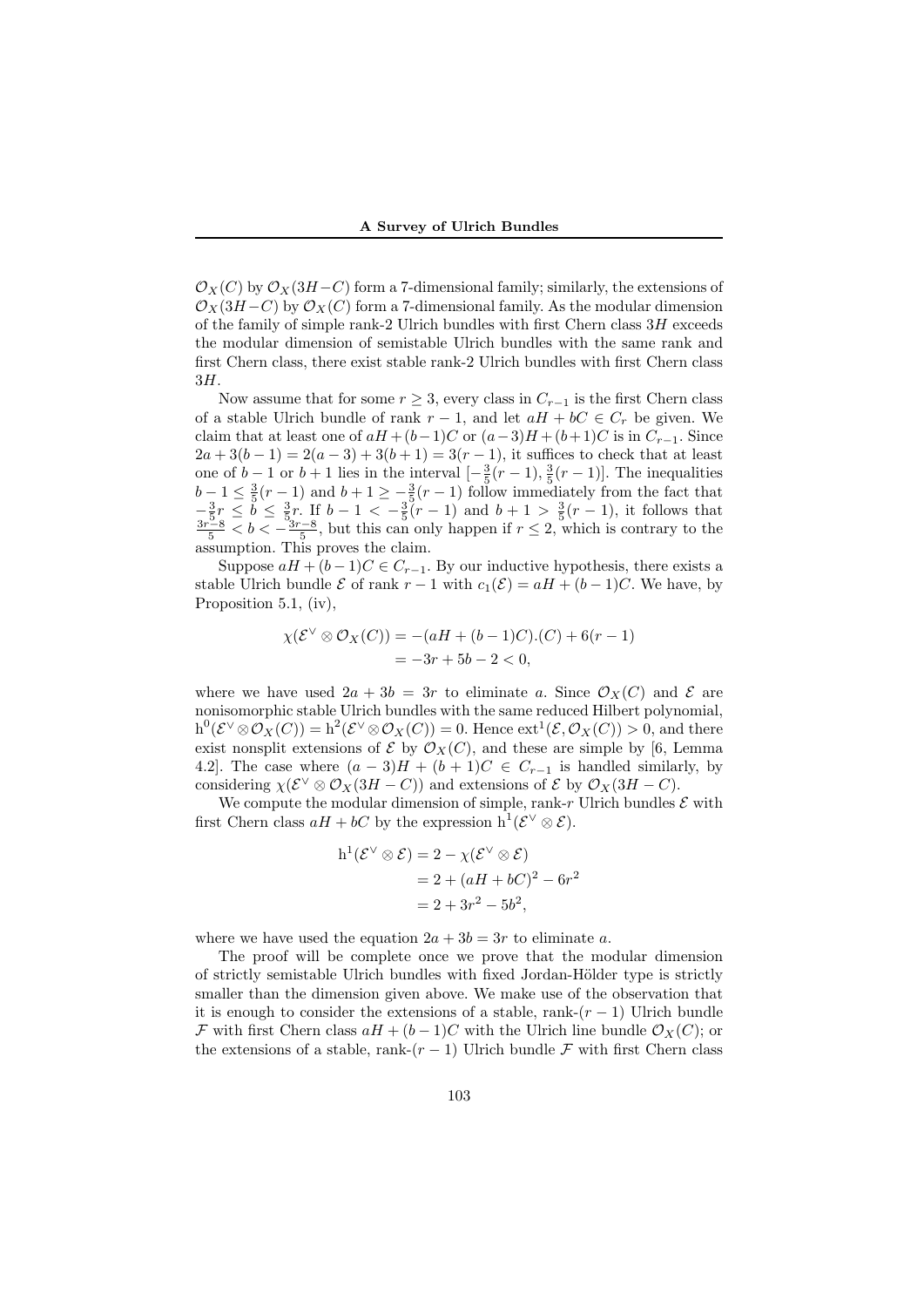$(a-3)H + (b+1)C$  with the Ulrich line bundle  $\mathcal{O}_X(3H - C)$ . (We owe this observation to the proof of [6, Theorem 4.3].) We will only consider the first case, as the calculations for the second case are similar.

The extensions of *F* by  $\mathcal{O}_X(C)$  are parametrized by  $\mathbb{P} \text{Ext}(\mathcal{F}, \mathcal{O}_X(C))$ . We have

$$
ext^{1}(\mathcal{F}, \mathcal{O}_{X}(C)) = h^{1}(\mathcal{F}^{\vee} \otimes \mathcal{O}_{X}(C))
$$
  
=  $-\chi(\mathcal{F}^{\vee} \otimes \mathcal{O}_{X}(C))$   
=  $C.(aH + (b-1)C) - 6(r - 1)$   
=  $3r - 5b + 2$ ,

where, as before, we have used the equation  $2a + 3b = 3r$  to eliminate *a*. Therefore, the modular dimension of the extensions of  $\mathcal F$  by  $\mathcal O_X(C)$  is  $3r-5b+1$ . The Ulrich bundle  $\mathcal F$  can be chosen from a family of dimension  $2 + 3(r - 1)^2$  *−*  $5(b-1)^2$ . Adding the two dimensions  $3r - 5b + 1$  and  $2 + 3(r - 1)^2 - 5(b - 1)^2$ , we obtain that this number is smaller than  $2 + 3r^2 - 5b^2$ , which is the modular dimension of simple, rank-*r* Ulrich bundles with the given first Chern class  $aH + bC$ . Hence, there exist *stable* Ulrich bundles with rank *r* and first Chern class  $aH + bC$ . This finishes the proof. П

### **References**

- [1] Marian Aprodu, Gavril Farkas, and Angela Ortega, *Minimal resolutions, Chow forms and Ulrich bundles on K3 surfaces* (2012), available at arXiv:1212.6248v4.
- [2] M. F. Atiyah, *Vector bundles over an elliptic curve*, Proc. London Math. Soc. (3) **7** (1957), 414–452. MR0131423 (24 #A1274)
- [3] Jörgen Backelin and Jürgen Herzog, *On Ulrich-modules over hypersurface rings*, Commutative algebra (Berkeley, CA, 1987), Math. Sci. Res. Inst. Publ., vol. 15, Springer, New York, 1989, pp. 63–68, DOI 10.1007/978-1-4612-3660-3 4, (to appear in print). MR1015513 (90i:13006)
- [4] Arnaud Beauville, *Determinantal hypersurfaces*, Michigan Math. J. **48** (2000), 39–64, DOI 10.1307/mmj/1030132707. Dedicated to William Fulton on the occasion of his 60th birthday. MR1786479 (2002b:14060)
- Joseph P. Brennan, Jürgen Herzog, and Bernd Ulrich, *Maximally generated Cohen-Macaulay modules*, Math. Scand. **61** (1987), no. 2, 181–203. MR947472 (89j:13027)
- [6] Marta Casanellas, Robin Hartshorne, Florian Geiss, and Frank-Olaf Schreyer, *Stable Ulrich bundles*, Internat. J. Math. **23** (2012), no. 8, 1250083, 50, DOI 10.1142/S0129167X12500838. MR2949221
- [7] Gianfranco Casnati, Daniele Faenzi, and Francesco Malaspina, *Moduli spaces of rank two aCM bundles on the Segre product of three projective lines* (2014), available at arXiv:1404.1188v3.
- [8] , *Rank two aCM bundles on the del Pezzo threefold with Picard number 3*, J. Algebra **429** (2015), 413–446, DOI 10.1016/j.jalgebra.2015.02.008. MR3320630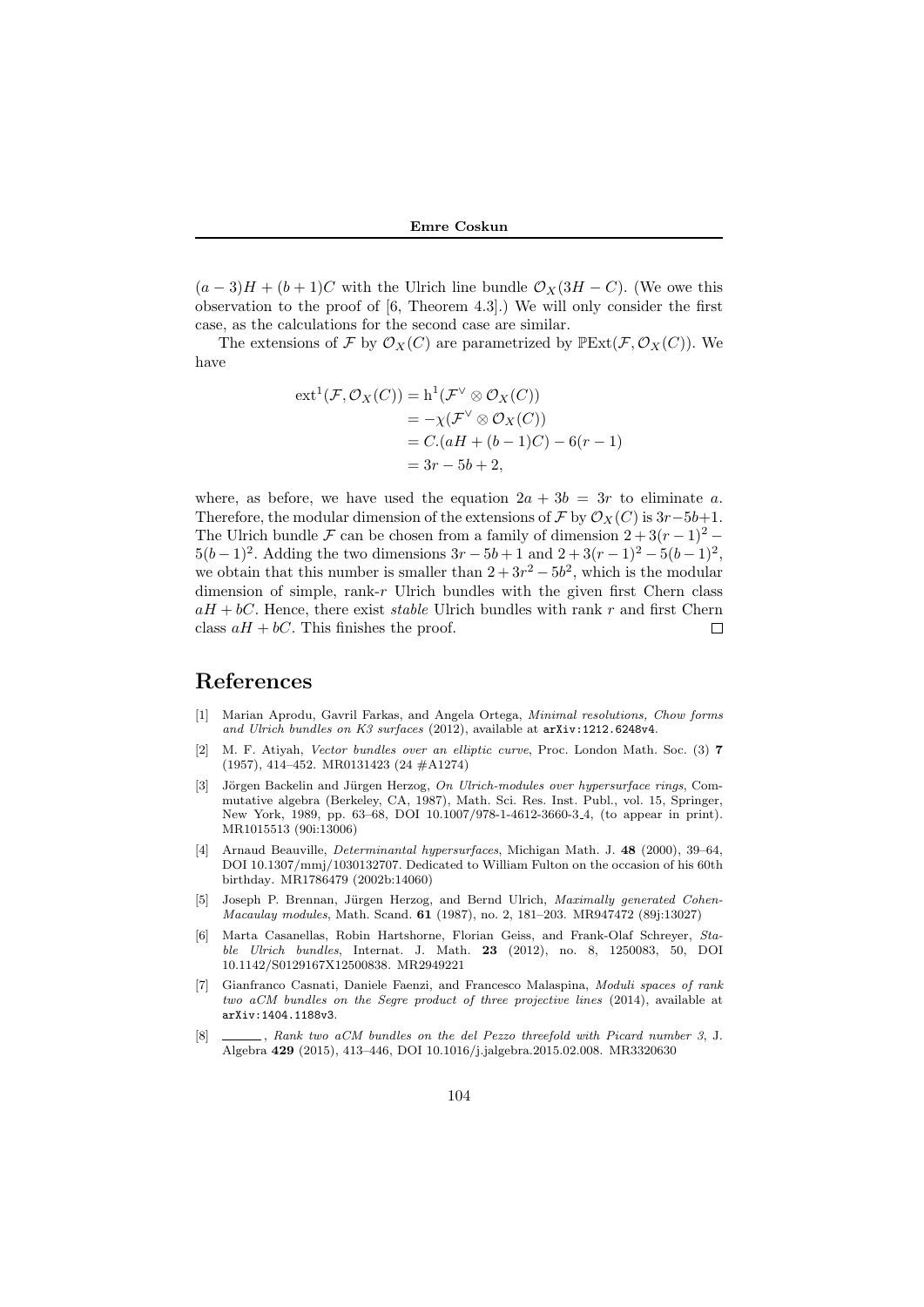#### **A Survey of Ulrich Bundles**

- [9] , *Rank two aCM bundles on the del Pezzo fourfold of degree 6 and its general hyperplane section* (2015), available at arXiv:1503.02796v1.
- [10] Luca Chiantini and Carlo Madonna, *ACM bundles on a general quintic threefold*, Matematiche (Catania) **55** (2000), no. 2, 239–258 (2002). Dedicated to Silvio Greco on the occasion of his 60th birthday (Catania, 2001). MR1984199 (2004f:14055)
- [11] Emre Coskun, *The fine moduli spaces of representations of Clifford algebras*, Int. Math. Res. Not. IMRN **15** (2011), 3524–3559, DOI 10.1093/imrn/rnq221. MR2822181 (2012j:14017)
- [12] Emre Coskun, Rajesh S. Kulkarni, and Yusuf Mustopa, *On representations of Clifford algebras of ternary cubic forms*, New trends in noncommutative algebra, Contemp. Math., vol. 562, Amer. Math. Soc., Providence, RI, 2012, pp. 91–99, DOI 10.1090/conm/562/11132, (to appear in print). MR2905555
- [13] , *Pfaffian quartic surfaces and representations of Clifford algebras*, Doc. Math. **17** (2012), 1003–1028. MR3007683
- [14] , *The geometry of Ulrich bundles on del Pezzo surfaces*, J. Algebra **375** (2013), 280–301, DOI 10.1016/j.jalgebra.2012.08.032. MR2998957
- [15] Emre Coskun, *Ulrich bundles on quartic surfaces with Picard number 1*, C. R. Math. Acad. Sci. Paris **351** (2013), no. 5-6, 221–224, DOI 10.1016/j.crma.2013.04.005 (English, with English and French summaries). MR3089682
- [16] Laura Costa, Rosa M. Mir´o-Roig, and Joan Pons-Llopis, *The representation type of Segre varieties*, Adv. Math. **230** (2012), no. 4-6, 1995–2013, DOI 10.1016/j.aim.2012.03.034. MR2927362
- [17] L. Costa and R. M. Mir´o-Roig, *GL*(*V* )*-invariant Ulrich bundles on Grassmannians*, Math. Ann. **361** (2015), no. 1-2, 443–457, DOI 10.1007/s00208-014-1076-9. MR3302625
- [18] *\_\_\_\_, Homogeneous Ulrich bundles on flag manifolds* (2015), available at  $arXiv$ : 1506.03586v1.
- [19] Igor V. Dolgachev, *Luigi Cremona and cubic surfaces*, Luigi Cremona (1830–1903) (Italian), Incontr. Studio, vol. 36, Istituto Lombardo di Scienze e Lettere, Milan, 2005, pp. 55– 70 (English, with Italian summary). MR2305952 (2008a:14002)
- [20] Daniele Faenzi, *Rank 2 arithmetically Cohen-Macaulay bundles on a nonsingular cubic surface*, J. Algebra **319** (2008), no. 1, 143–186, DOI 10.1016/j.jalgebra.2007.10.005. MR2378065 (2009e:14065)
- [21] Daniele Faenzi and Francesco Malaspina, *Surfaces of minimal degree of tame and wild representation type* (2014), available at arXiv:1409.4892v2.
- [22] Gavril Farkas, Mircea Mustată, and Mihnea Popa, *Divisors on*  $\mathcal{M}_{g,g+1}$  and the minimal *resolution conjecture for points on canonical curves*, Ann. Sci. École Norm. Sup. (4) **36** (2003), no. 4, 553–581, DOI 10.1016/S0012-9593(03)00022-3 (English, with English and French summaries). MR2013926 (2005b:14051)
- [23] H. Grassmann, *Die stereometrischen Gleichungen dritten Grades, und die dadurch erzeugten Oberfl¨achen*, J. Reine Angew. Math. **49** (1855), 47–65, DOI 10.1515/crll.1855.49.47 (German). MR1578905
- [24] Phillip Griffiths and Joe Harris, *On the Noether-Lefschetz theorem and some remarks on codimension-two cycles*, Math. Ann. **271** (1985), no. 1, 31–51, DOI 10.1007/BF01455794. MR779603 (87a:14030)
- [25] A. Grothendieck, *Sur la classification des fibrés holomorphes sur la sphère de Riemann*, Amer. J. Math. **79** (1957), 121–138 (French). MR0087176 (19,315b)